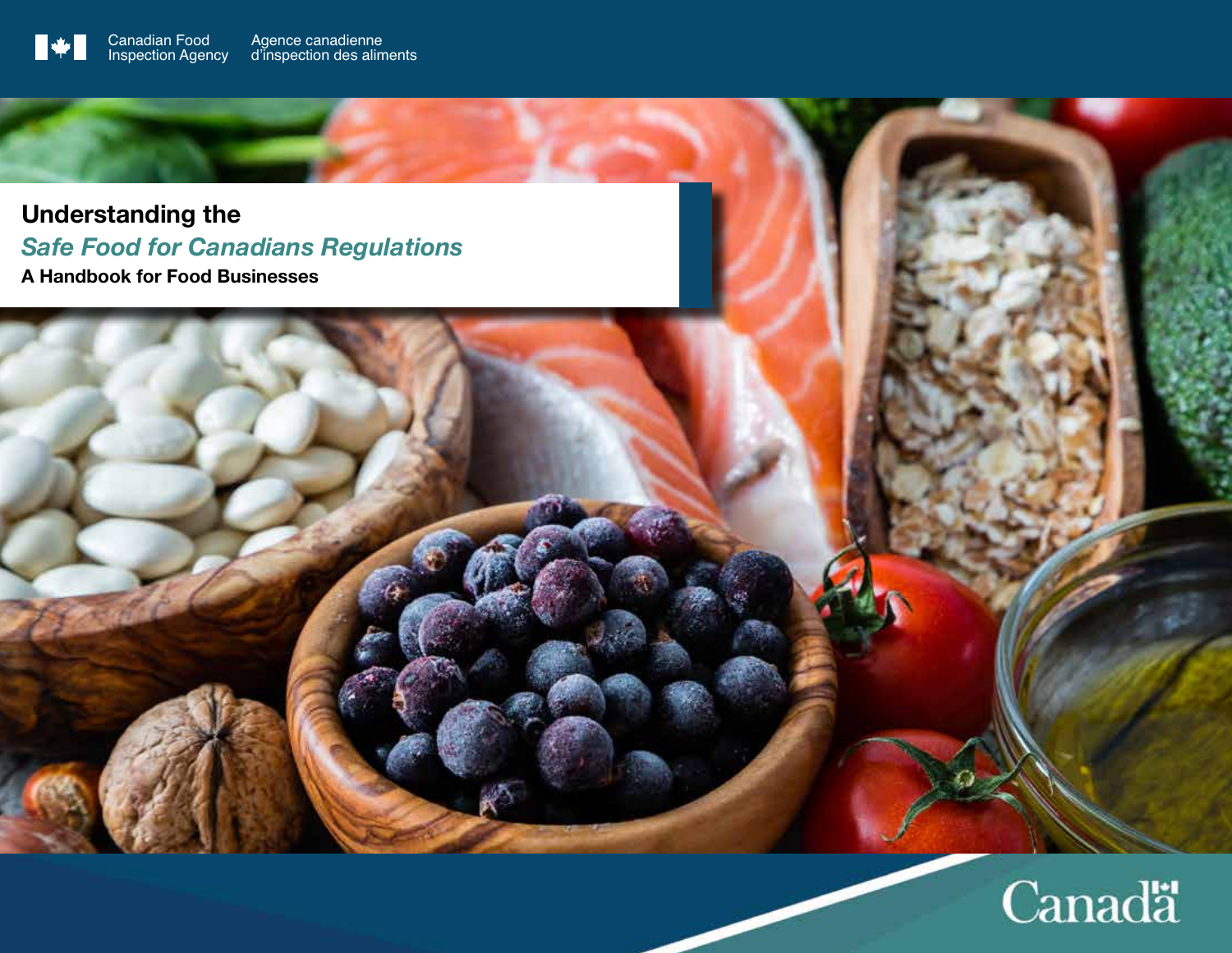#### **Disclaimer**

On January 15 2019, the *Safe Food for Canadians Act* (SFCA) and the *Safe Food for Canadians Regulations* (SFCR) will come into effect.

- Certain requirements for some foods or businesses will not apply on this date. Learn more about timelines.
- If there are inconsistencies between the information found here and a related regulatory requirement, the requirement is what will apply to businesses. Please let us know if you find any such inconsistency by commenting on the resources.
- Until January 15 2019 current information and requirements (that will be replaced by the SFCA and SFCR) continue to apply.

© Her Majesty the Queen in Right of Canada (Canadian Food Inspection Agency), 2018. CFIA P0965E-18 Catalogue No.: A104-142/2018E-PDF ISBN: 978-0-660-26985-6 Aussi disponible en français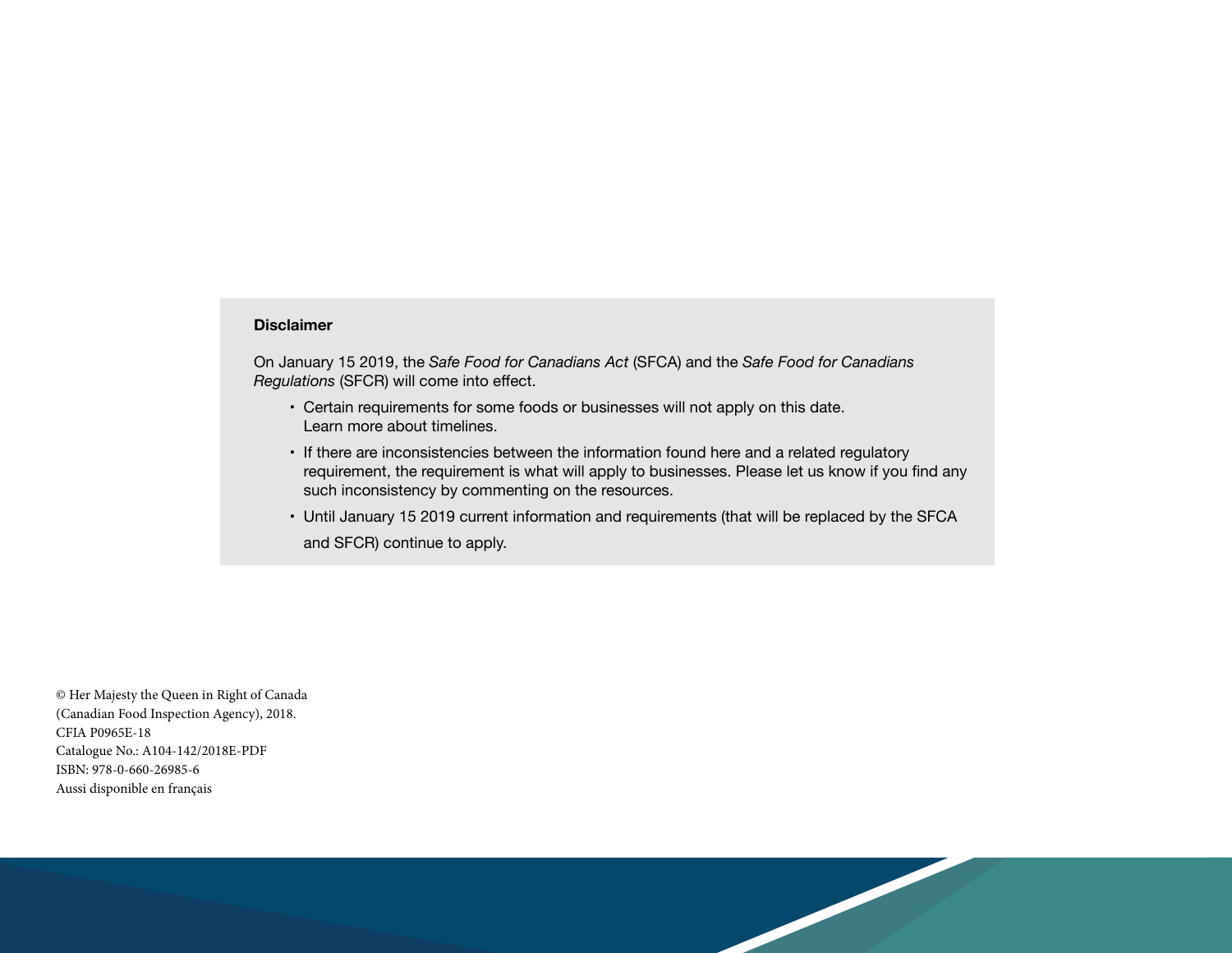# **Table of contents**

| Annex A: List of Acts and Regulations that were repealed on January 15th, 2019 when the Safe Food for Canadians Regulations came into force 24 |  |
|------------------------------------------------------------------------------------------------------------------------------------------------|--|
|                                                                                                                                                |  |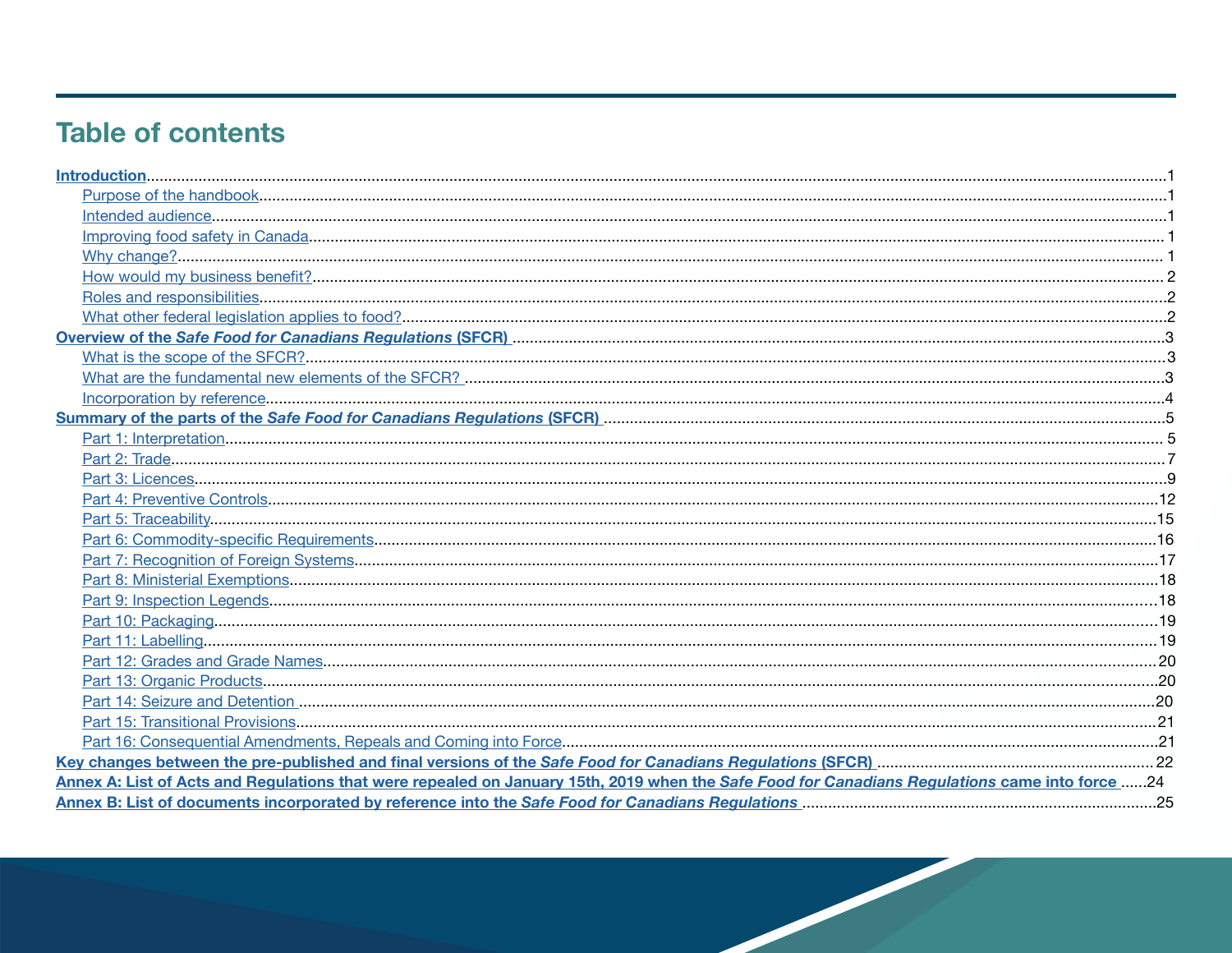# **Introduction**

# **Purpose of the handbook**

- 1. The handbook provides a general overview of the *Safe Food for Canadians Regulations* (SFCR) to help you:
	- review and navigate through the SFCR, and
	- access other important electronic guidance materials to help you understand how these requirements impact your business.

# **Intended audience**

- 2. The handbook is intended for food businesses, including exporters and importers, who need to comply with the SFCR. The SFCR came into force on January 15th, 2019.
- 3. The SFCR and the *Safe Food for Canadians Act* (SFCA) cover imported, exported, or inter-provincially traded food products. Some provisions of the SFCA and SFCR also apply intra-provincially.

# **Improving food safety in Canada**

- 4. The safety of food is vital to all consumers and food businesses. Consumers want to be confident that the food they buy and eat is what they expect, and that it will cause them no harm. Consumer confidence is very important for food businesses.
- 5. Food safety affects all Canadians. It is the responsibility of all food businesses, no matter how large or small, to ensure anyone who is importing, exporting, manufacturing, processing, treating, preserving, grading, packaging, or labelling the food has not compromised food safety.
- 6. As a food business, you should familiarize yourself with the SFCA. The SFCA received royal assent (became law in Canada) in November 2012.

It establishes a modern legislative framework for the safety of food commodities. The Act, which fully came into force on January 15th, 2019, when the SFCR was adopted, marked an important first step in the transformation of Canada's food safety system.

# **Why change?**

- 7. The Canadian Food Inspection Agency (CFIA) is a global leader in regulating food, animal and plant health and safety. The existing control system has served us well, but it was developed decades before the creation of the CFIA, when most Canadian food originated in Canada, food technology was less evolved, and supply chains were simple. As risks to food, animal health and plants have changed considerably and continue to change rapidly, the Agency must continue to adapt and be more efficient and responsive while supporting Canada's ability to compete in the global market. These changes position the Agency as a nimble, responsive regulator.
- 8. By consolidating 14 sets of existing food regulations into a single set of regulations, the SFCR
	- improves consistency of rules across all types of foods, and between food businesses
	- reduces administrative burden, and
	- enables food businesses to be innovative through outcome-based provisions
- 9. A list of the 14 regulations, which were repealed when the SFCR came into force, is found in Annex A.

## **How does my business benefit?**

10. The SFCR are aligned with internationally recognized standards, such as CODEX Alimentarius, for food safety and consumer protection requirements.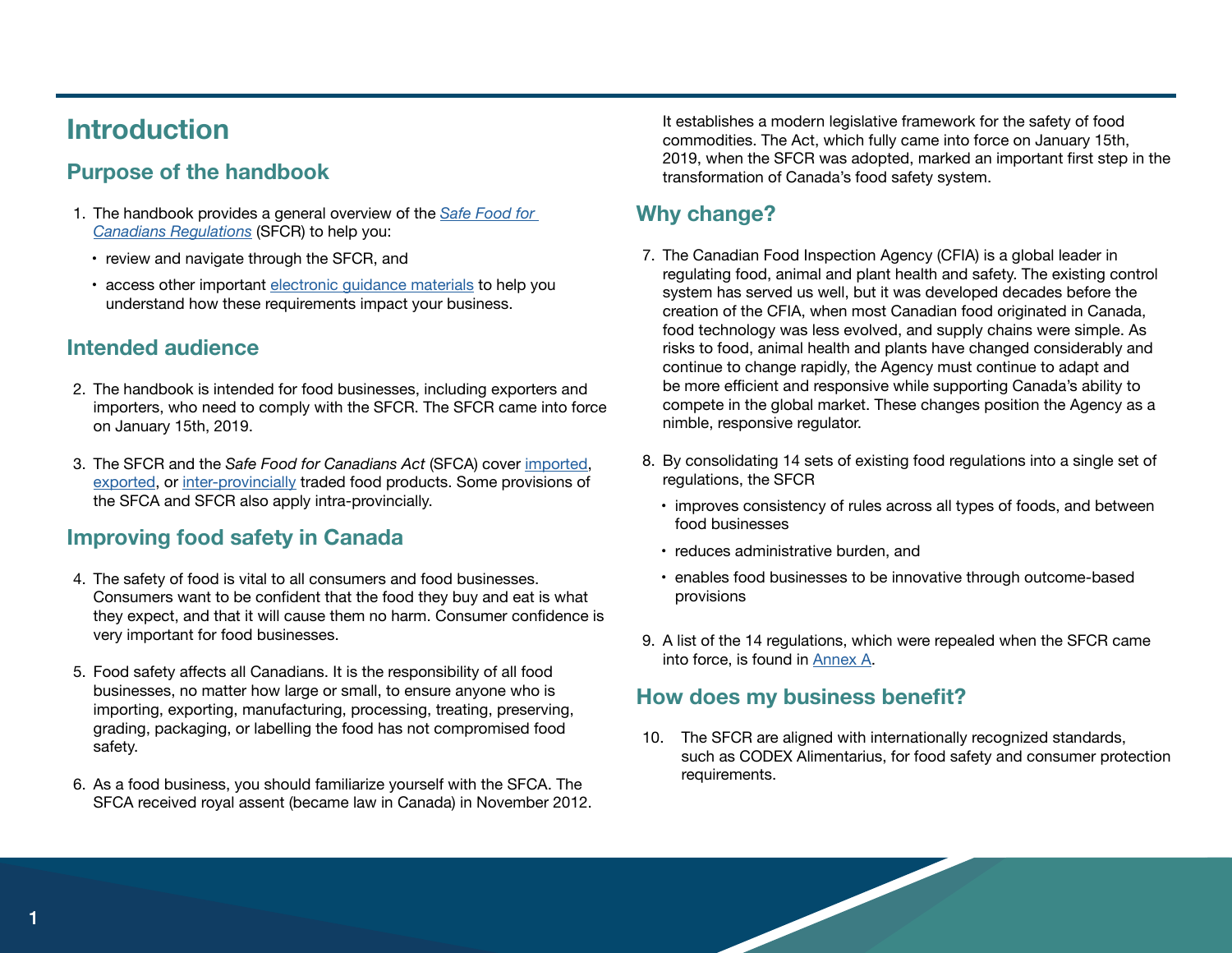- 11. As a result of these regulations, food businesses subject to the SFCR are better able to:
	- use innovative technology
	- prevent foodborne illness outbreaks, and
	- rapidly remove unsafe food from the market when incidents occur

# **Roles and responsibilities**

- 12. As a food business that is subject to the SFCR, you are responsible for the following
	- ensuring food you prepare domestically, import, or export is safe and meets the regulatory requirements
	- ensuring food is of a nature, substance and quality that complies with compositional and grade requirements, and
	- ensuring food is labelled, advertised and presented in a way that is not false or misleading and meets the regulatory requirements
- 13. It is the role of the CFIA to
	- verify compliance with regulatory requirements within its mandate through inspection and surveillance activities
	- take appropriate compliance and enforcement action, as deemed appropriate, when non-compliance is found
	- assist food businesses in understanding how to comply with all applicable federal food legislation and regulations

For more information refer to following CFIA web pages: Regulatory compliance, What to expect when inspected, and Compliance and enforcement.

14. Provincial and territorial authorities continue to enforce their applicable legislation for food. This will not change as a consequence of the SFCR. The CFIA continues to work closely with its provincial and

territorial partners to help improve consistency and move towards a more national approach to food safety in Canada.

# **What other federal legislation applies to food?**

- 15. The following legislative regimes apply to food in Canada within the CFIA mandate:
	- The *Food and Drugs Act* (and the *Food and Drug Regulations*), will continue to apply to all food sold in Canada.
	- The SFCA and the SFCR mainly apply to food that is imported, exported and traded inter-provincially. Some requirements may also apply to certain food sold intra-provincially (refer to item 18).
- 16. CFIA could also issue Administrative Monetary Penalties (AMPs), which are issued under the authority of the Agriculture and Agri-Food Administrative Monetary Penalties Act and Regulations (AAAMPA and AAAMPR). AMPs are part of a range of compliance and enforcement tools that the CFIA will use to encourage compliance with federal legislation and regulations it enforces. For more information refer to the CFIA's Compliance and Enforcement Policy.

# **Overview of the** *Safe Food for Canadians Regulations* **(SFCR)**

- What is the scope of the SFCR?
- What are the fundamental new elements of the SFCR?
- Incorporation by reference

# **What is the scope of the SFCR?**

17. The SFCR generally applies to food for human consumption (including ingredients) that is imported, exported, or inter-provincially traded for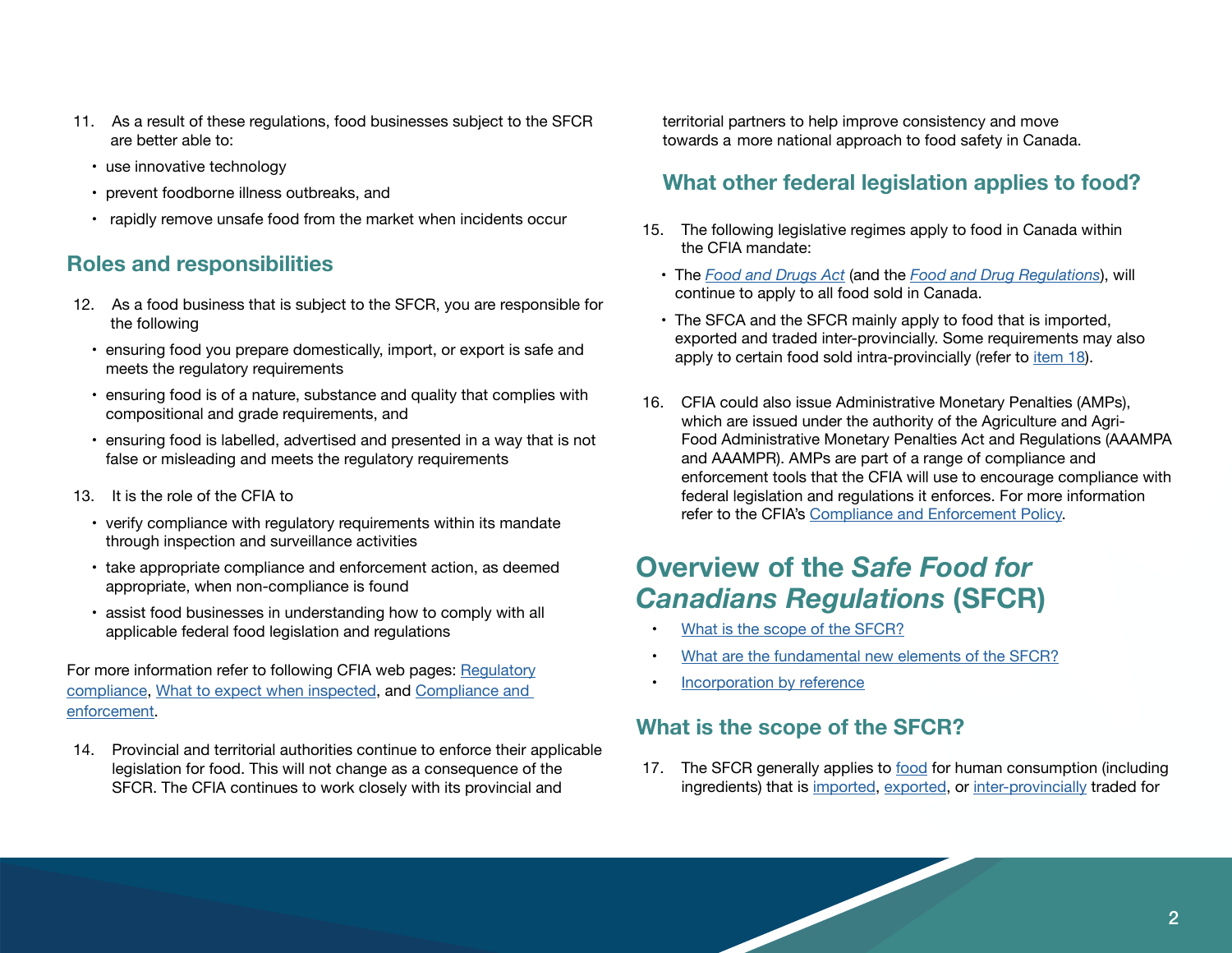commercial purposes. It also applies to the slaughter of food animals from which meat products to be exported or inter-provincially traded may be derived.

- 18. Some of the traceability, labelling and advertising, and grading provisions also apply to intra-provincially traded foods. Refer to Part 5, Part 11, and Part 12 within this handbook for more details.
- 19. The *Safe Food for Canadians Act* (SFCA) and SFCR **do not** apply to the following
	- food carried on a conveyance, for example ferries, airlines, trains, for use by crew and passengers
	- food intended and used for analysis, evaluation, research or exhibitions, weighing 100 kg or less, or in the case of eggs, is part of a shipment of five or fewer cases that are each intended to contain 30 dozen eggs
	- food not sold for use as human food (for example pet food, cosmetics), and labelled as such
	- foods imported from the United States onto the Akwesasne reserve, for use by a permanent resident of the reserve
	- foods imported in bond (in transit) for use by crew and passengers of a cruise ship or military ship in Canada
	- food inter-provincially traded between federal penitentiaries
- 20. Such food must still be safe and meet applicable requirements of the *Food and Drugs Act* and the *Food and Drug Regulations*.

## **What are the fundamental new elements of the SFCR?**

21. While there are many provisions in the SFCR which will be covered later in this handbook, there are three fundamental new elements

 that are of particular interest to most food businesses. They include the following

1. Licensing (Part 3): This Part enables the CFIA to: authorize persons to conduct certain activities through licensing; identify food businesses, collect information about the activities of food businesses; and take responsive action when non-compliant activities are found.

2. Preventive Controls (Part 4): This Part describes key food safety control principles that must be met by all food businesses. It also outlines the requirements for developing, implementing, and maintaining a written preventive control plan that documents how food businesses meet food safety, humane treatment and consumer protection requirements (for example, for labelling, packaging, standards of identity, grades, and net quantity).

3. Traceability (Part 5): This Part requires that food be traced forward to the immediate customer and backward to the immediate supplier (one step forward, one step back).

## **Incorporation by reference**

- 22. There are 17 documents incorporated by reference into the SFCR. The content of these documents are considered law, but they are maintained outside of the regulations. There are 11 documents prepared by the CFIA and 6 documents prepared by third parties.
- 23. Documents that are incorporated by reference have the flexibility to be changed and updated to reflect advances in science, innovation, and global trade agreements. It is the CFIA's policy to consult food businesses and interested parties prior to making changes to the documents prepared by the CFIA which are incorporated by reference.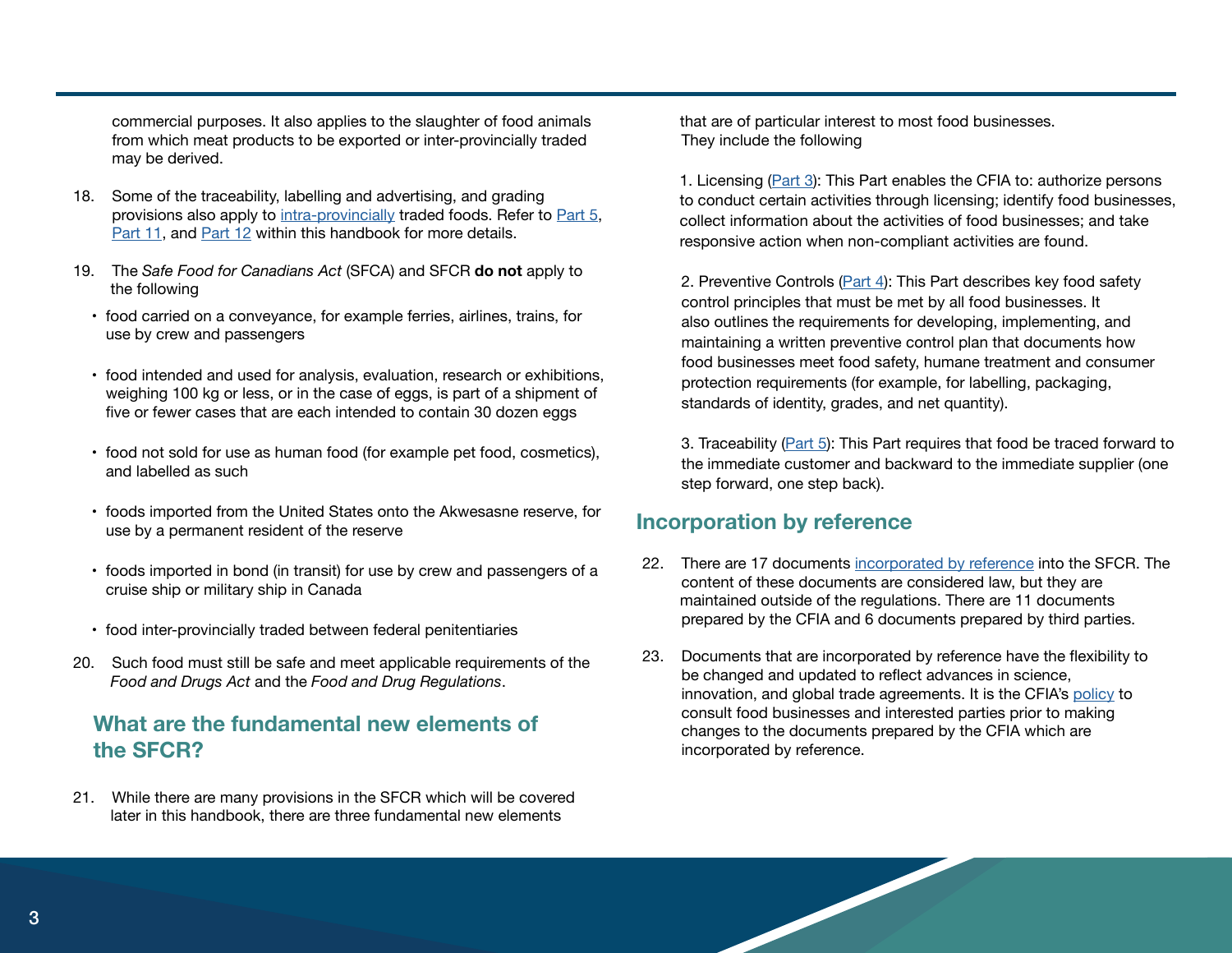# **Summary of the parts of the** *Safe Food for Canadians Regulations* **(SFCR)**

- Part 1: Interpretation
- Part 2: Trade
- Part 3: Licences
- Part 4: Preventive Controls
- Part 5: Traceability
- Part 6: Commodity-specific Requirements
- Part 7: Recognition of Foreign Systems
- Part 8: Ministerial Exemptions
- Part 9: Inspection Legends
- Part 10: Packaging
- Part 11: Labelling
- Part 12: Grades and Grade Names
- Part 13: Organic Products
- Part 14: Seizure and Detention
- Part 15: Transitional Provisions
- Part 16: Consequential Amendments, Repeals and Coming into Force

# **Part 1: Interpretation**

# **Summary**

- 24. This Part contains the definitions of key terms used in the regulations.
- 25. The definitions in Part 1 apply throughout the SFCR, including documents prepared by the CFIA that are incorporated by reference.

## **Learn more on key topics**

Refer to the *Safe Food for Canadians Regulations*: Glossary of key terms for definitions of terms commonly used in the SFCR and associated guidance materials.

## **Application of definitions**

- 26. There are additional definitions found at the beginning of other Parts of the Regulations or within the incorporated by reference documents. Those definitions are specific to that Part only and do not have the same meaning if the term is mentioned in other Parts of the SFCR or other incorporated by reference documents.
	- For example, the definitions found in Part 6, Division 7 (Commodityspecific Requirements, Division 7 Meat Products and Food Animals) are specific only to Division 7.
- 27. Some definitions in Part 1 apply only to one type of food. In these cases, the definition only applies to the specified food. For example:
	- the definition for "ready-to-eat" applies only in respect of edible meat products
	- the definition for "tray" applies only in respect of eggs

# **Definitions not found in the SFCA or SFCR**

28. When a definition is not found in the *Safe Food for Canadians Act* (SFCA) or SFCR, the term takes on its plain and ordinary meaning in the applicable context. Where unclear, the commonly understood meaning or the dictionary definition of the term is taken into consideration.

## **Additional information on key terms**

## **Establishment**

29. The SFCA defines "establishment" as meaning "any place, including a conveyance where a food is manufactured, prepared, stored, packaged, or labelled". The definition of establishment is quite broad, and extends beyond the physical structure. It includes conveyances on which certain activities are conducted or open areas that are not contained by a building (for example, fields). A **conveyance** is considered an "establishment" when the food is manufactured,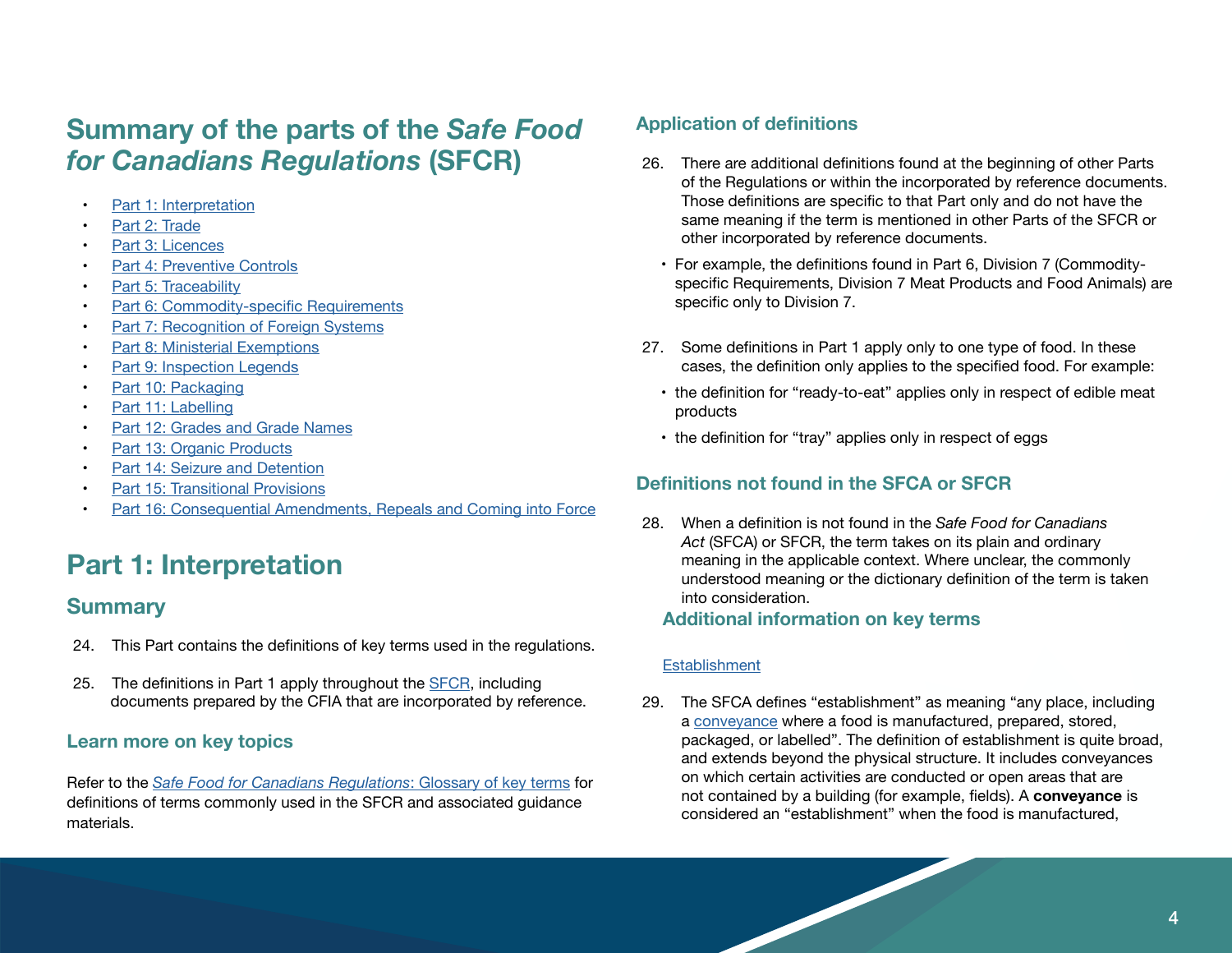prepared, stored, packaged, or labelled in the conveyance. For example: a fishing vessel that processes, freezes, and packages scallops.

#### **Prepare**

30. The SFCA defines "prepare", in respect of a food commodity, as meaning "include to process, treat, preserve, handle, test, grade, code or slaughter it or to do any other **activity** in respect of it that is prescribed." In the SFCR, growing and harvesting of fresh fruits or vegetables, is also a prescribed acxzxtivity under the definition of "prepare." This means growing and harvesting is included anytime the term "prepare" is used in the SFCR.

#### **"Manufacture, process, treat, preserve, grade, package, or label"**

31. Refer to the Food business activities that require a licence under the *Safe Food for Canadians Regulations* guidance material to determine whether your business practices are considered to be manufacturing, processing, treating, preserving, grading, packaging, or labelling. These terms are also defined in the *Safe Food for Canadians Regulations*: Glossary of key terms.

### **Differences between key terms**

#### Document and record

32. "Document" is a broad term that can include many different types of information, for example, a scheduled process. A record is a type of document that is kept as proof that something happened, for example, complaints received or monitoring a piece of equipment. What are commonly known as records are covered by the broader term "document."

### Conveyance, conveyance or equipment, facility, and facility or conveyance

- 33. Refer to the *Safe Food for Canadians Regulations*: Glossary of key terms to help you to understand the difference between these terms. Briefly:
	- The SFCA defines **"conveyance"** as meaning "a vessel, aircraft, train, motor vehicle, trailer or other means of transportation, including a cargo container."

Although the following terms/phrases are not specifically defined in the SFCA nor SFCR, in general terms, when used in Part 4 of the SFCR (Preventive Controls) they refer to the following

- **• Conveyance or equipment** refers to anything that is used **within** the establishment to transport or manufacture, prepare, store, package, or label food or slaughter a food animal. For example, a forklift used to transport materials within the establishment.
- **• Facility** refers to the physical structure or building **within** an establishment where a person is
	- **o** manufacturing, preparing, including growing or harvesting fresh fruits or vegetables, storing, packaging or labeling food
- **o** slaughtering a food animal
- **o** storing and handling a meat product in its imported condition

For example, a processing plant.

**• Facility or conveyance** refers to the physical structure or means of transportation **within** the establishment where

**o** a food is manufactured, prepared, including growing or harvesting fresh fruits or vegetables, stored, packaged or labelled

**o** food animals are slaughtered

**o** meat products are stored in their imported condition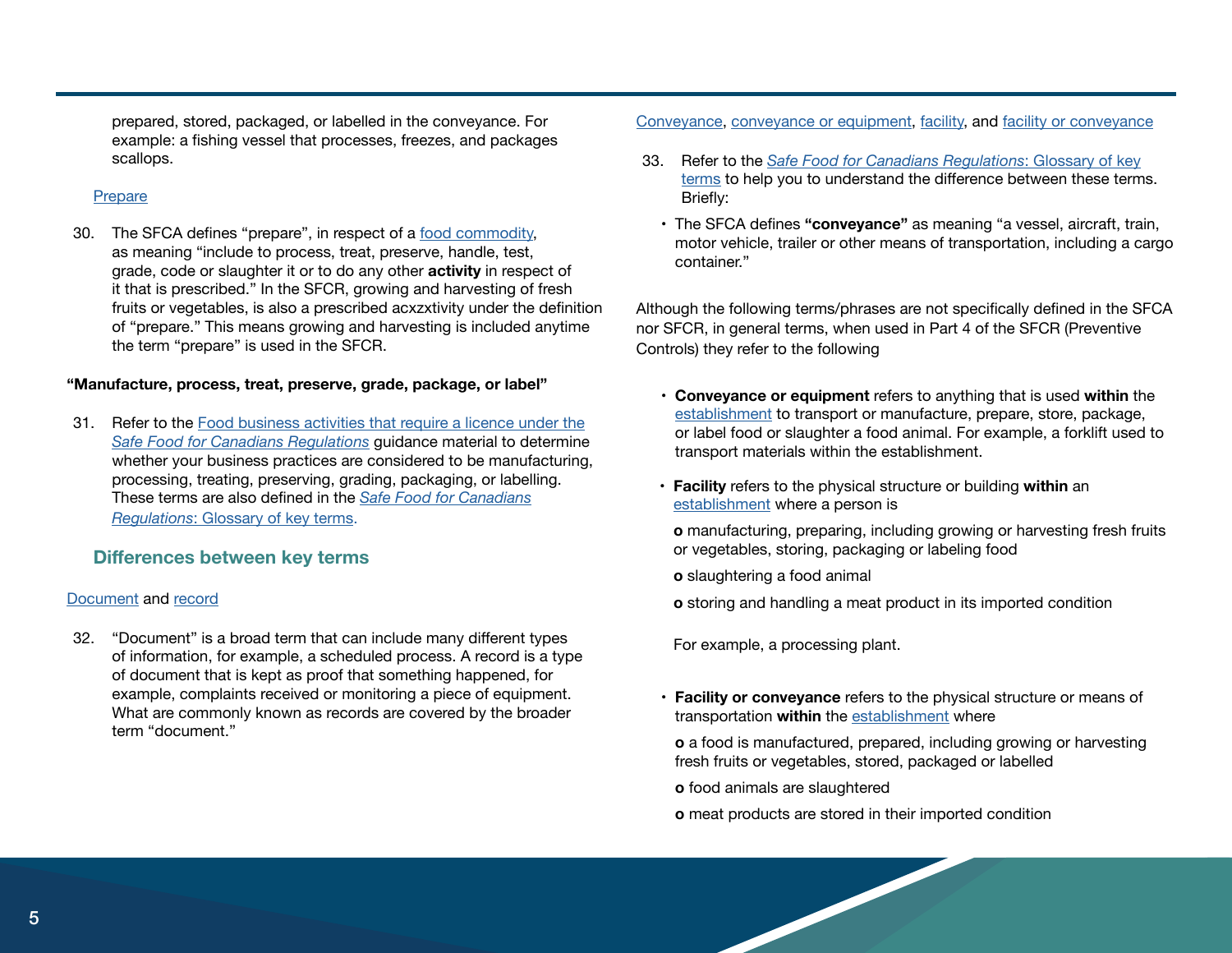For example, a packing shed for fresh fruits or vegetables or a shack where maple syrup is prepared.

#### **Person and "individual"**

34. When the term "individual" is used, the scope of the definition is limited to one individual as opposed to an organization. The term "person" is defined more broadly and its meaning can range from one individual to one organization.

### **Consumer prepackaged, "prepackaged other than consumer prepackaged" and prepackaged**

35. "Consumer prepackaged" foods are in their final packaging, and ready for sale to an **individual** to be used for non-commercial purposes.

The term "prepackaged other than consumer prepackaged" food includes food packaged in shipping or other bulk containers and usually sold to a **person** rather than an individual and for commercial purposes (see above clarification on the term "person" in item 34.

A "prepackaged" food can include both of those: consumer prepackaged foods or prepackaged other than consumer prepackaged foods.

The term "prepackaged product" is defined in the Food and Drug Regulations (FDR) and is closely aligned with the SFCR definition of "prepackaged" food. For a comparison between the SFCR terms described above and the FDR definition of a "prepackage product", refer to Definition of "prepackaged" and "consumer prepackaged".

#### **Resources**

- *• Safe Food for Canadians Regulations*: Glossary of key terms
- Definition of "prepackaged" and "consumer prepackaged"

# **Part 2: Trade**

## **Summary**

- 36. Part 2 establishes **who** needs to be licensed by the Canadian Food Inspection Agency (CFIA). It also sets the rules around trading food internationally and inter-provincially. This Part includes information on
	- the foods and activities for which a licence is required and by when, as well as any exceptions
		- **o** Note: Part 3 (Licensing) and Part 15 (Transitional Provisions) also contain information on licensing
	- general food safety requirements for all food traded internationally and inter-provincially
	- imports, including requirements related to information that must be provided to the CFIA in order import food, and non-resident importer requirements
	- exports, including requirements relating to export of non-compliant food, and how to obtain an export certificate,
	- exceptions from the SFCR, for example food for personal use, food that is not intended or sold for use as food, bonded shipments
	- non-application of some requirements for foods that are a mixture of a food and ready to eat meat

#### **Learn more on key topics**

## **Address requirements for importing food**

- 37. If you are an importer, the SFCR permits you to import food without a Canadian address (fixed place of business) as long as you
	- have an address (fixed place of business) in a foreign country that has a food safety system assessed and recognized as providing the same level of protection; and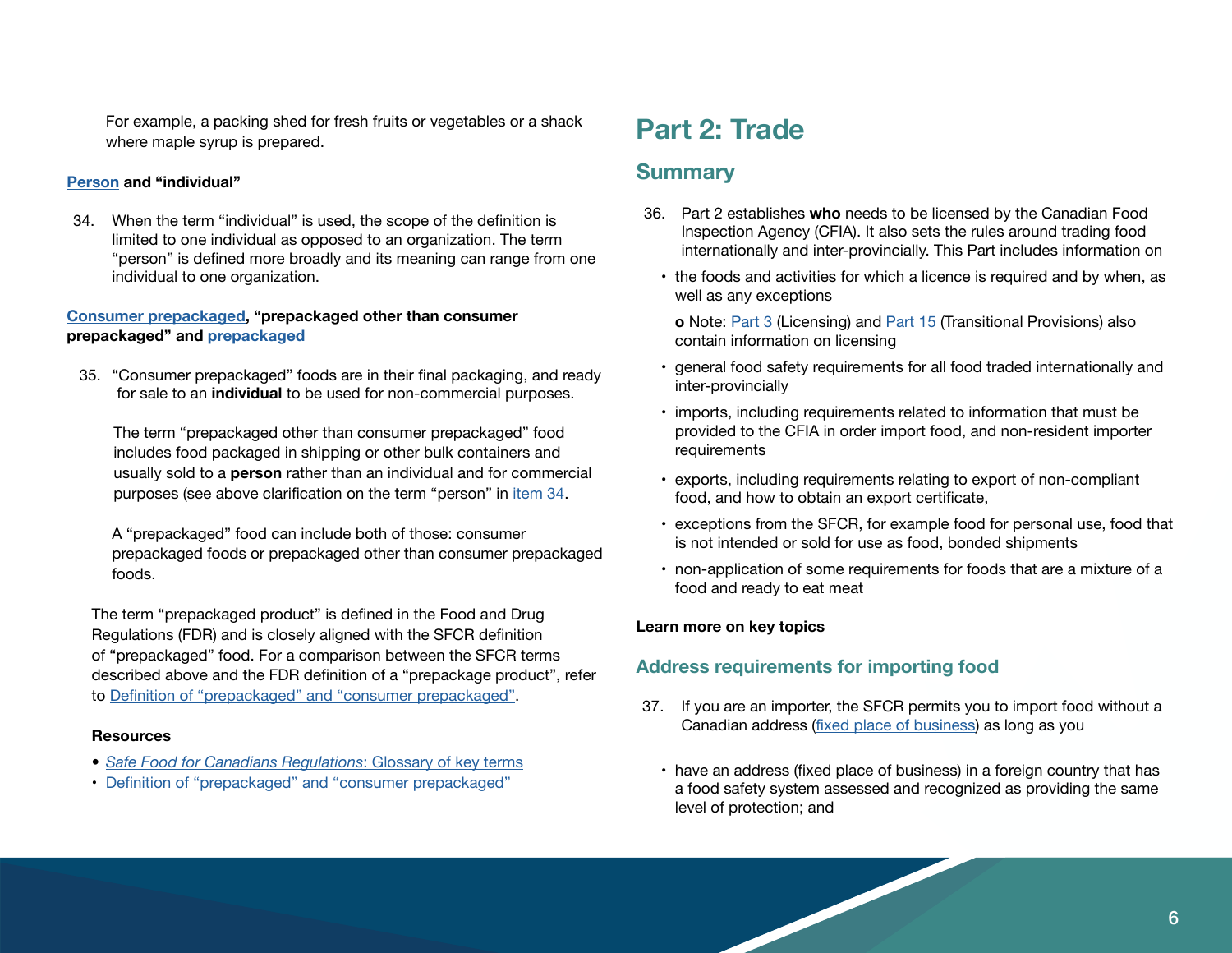• import the food to Canada directly from the foreign country in which you carry out your business

## **Exported food**

- 38. In general, food that is exported must meet SFCR requirements. However, a person is permitted to export a food that meets a foreign country's requirement that is different from the SFCR requirement, only if the food was prepared by a licence holder under sanitary conditions. The person is required to keep written documents that substantiate the foreign requirements have been met and the food must be clearly labelled for export as described in the SFCR.
- 39. If a foreign country does not have a requirement for non-food safety elements such as compositional standards, grades or container sizes, the food that is exported can meet the specifications of a foreign buyer instead of the specific requirement in the SFCR.

## **Return of exported food to Canada**

- 40. If a food needs to be returned (in its exported condition), it must be returned to the licence holder or the person who prepared the food.
- 41. The return of meat products needs to be authorized by a CFIA inspector **before** it is returned. The licence holder will store and handle the product in its imported condition.

## **Mixing of contaminated and uncontaminated food**

42. Mixing contaminated product with non-contaminated product is an unacceptable practice, unless you are authorized to do so by the CFIA.

#### **Resources**

- Licensing interactive tool
- Licensing
- Food imports
- Food exports
- Timelines

# **Part 3: Licences**

# **Summary**

- 43. There are two divisions within Part 3:
	- **• Division 1: General**

**o** the application requirements for the issuing, renewing and amending of a licence and rules relating to work shifts for slaughtering food animals and conducting regulated activities relating to meat products, and

**o** requirements related to suspension and cancellation

- Note: Part 2 (Trade) contains information on who needs a licence and Part 15 (Transitional Provisions) contains information on when food businesses will be required to obtain a licence

**• Division 2: Inspection Services – Food Animals and Meat Products**

**o** requirements related to inspection stations, hours of inspection and inspection services outside of workshifts for the purpose of obtaining a licence to slaughter food animals and conduct regulated activities relating to meat products.

### **Learn more on key topics**

## **Why licences are needed**

44. A licence authorizes a food business to conduct an activity identified in their licence and enables the CFIA to know who those persons are, and communicate directly with them.

## **How to apply for a licence**

45. For the latest information on obtaining a licence, refer to the Licensing.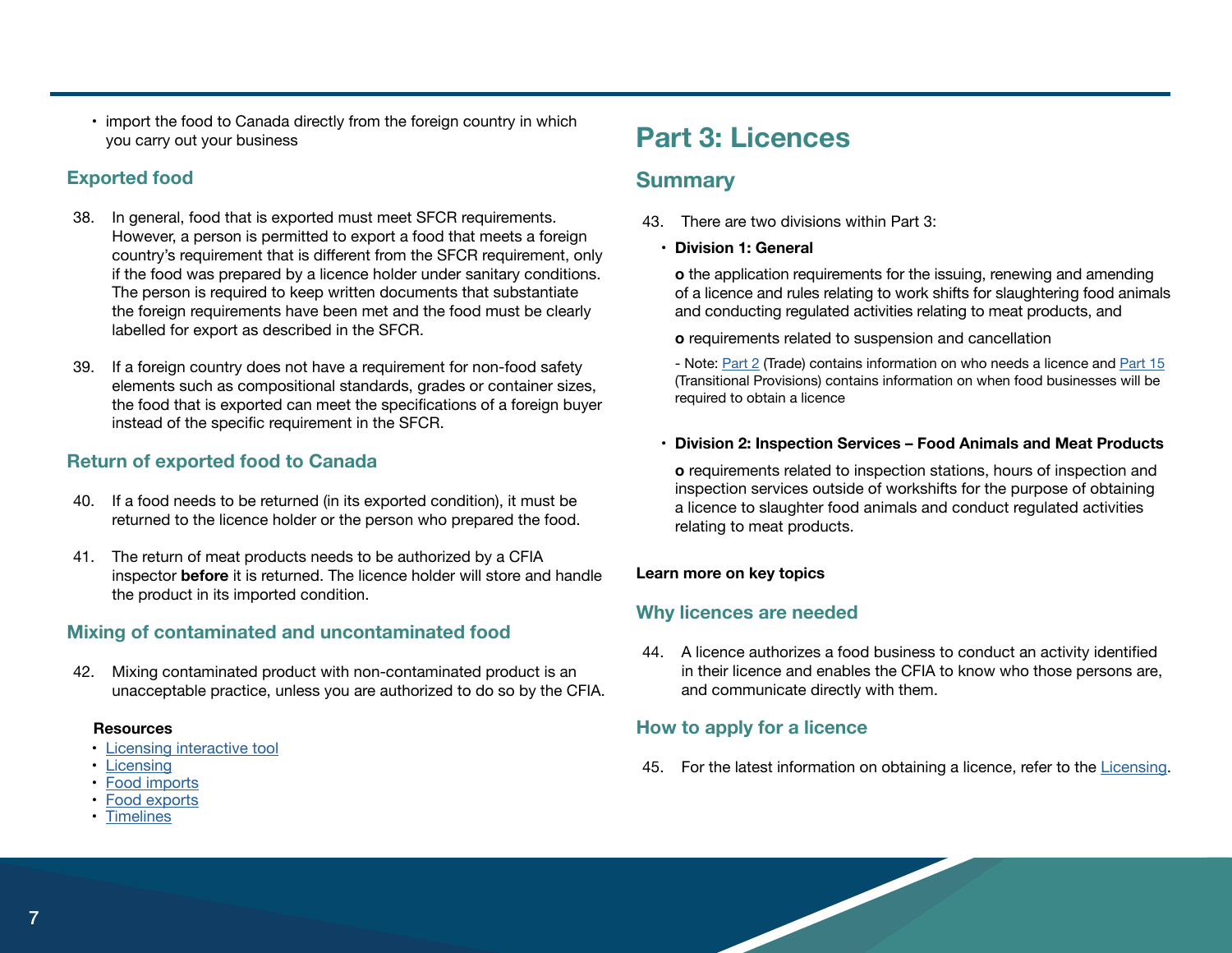# **Part 4: Preventive Controls**

# **Summary**

46. Part 4 contains the majority of the food safety provisions in the SFCR.

Part 4 covers two key concepts:

• Preventive Controls

**o** Preventive controls refer to a combination of measures that form a system to control risks to food and to humane treatment of food animals during slaughter activities.

- The preventive controls related to food safety are based on the internationally accepted CODEX Alimentarius General Principles of Food Hygiene CAC/RCP 1-1969 PDF (176 kb).

 - The preventive controls related to the humane treatment of food animals from which meat products are derived are aligned with the recommendations of the World Organization for Animal Health's Terrestrial Animal Health Code – Slaughter of Animals.

**o** The SFCR preventive controls requirements apply to licence holders as well as persons who may not need a licence to conduct their activities. For example, the preventive control requirements apply to growers and harvesters of fresh fruits or vegetables and persons who handle fish in a conveyance for export or interprovincial trade; however these activities do not always trigger the need for a licence.

**o** To learn more about if and when you need to comply with the preventive control requirements refer to the SFCR timeline

• Preventive Control Plan (PCP)

**o** A preventive control plan is a written document that details how risks to your food and to the humane treatment of food animals are identified and controlled. The PCP also includes elements relating to packaging, labelling, grading, and standards of identity.

**o** Under sections 86 to 89 of the SFCR, food businesses are required to prepare, keep and maintain a written PCP, with exceptions for some small businesses.

- Part 15 (Transitional Provisions) outlines the phased implementation approach that gives certain businesses more time to develop a PCP.

- To learn more about if and when you need to comply with the preventive control plan requirements refer to the Preventive control plan interactive tool.

47. There are six divisions within Part 4

### **• Division 1: Interpretation and Application**

**o** Provides the definitions specific to Part 4 and its application

### **• Division 2: Biological, Chemical and Physical Hazards**

**o** Requires the determination and control of all biological, chemical and physical hazards that present a risk of contamination to the food.

### **• Division 3: Treatments and Processes**

**o** Requires a scheduled process to be applied to a low-acid food packaged in a hermetically sealed container if it is not kept refrigerated or frozen after processing

### **• Division 4: Maintenance and Operation of Establishment**

**o** Requires that establishments be maintained and operated in a way that meets the preventive control requirements in sections 50 to 81

## **o Subdivision A: Responsibility of Operator**

- Requires an operator to maintain and operate an establishment so that the requirements of sections 50 to 81 are met

### **o Subdivision B: Sanitation, Pest Control and Non-Food Agents**

- Requires that sanitation be conducted in a manner that does not present a risk of contamination to the food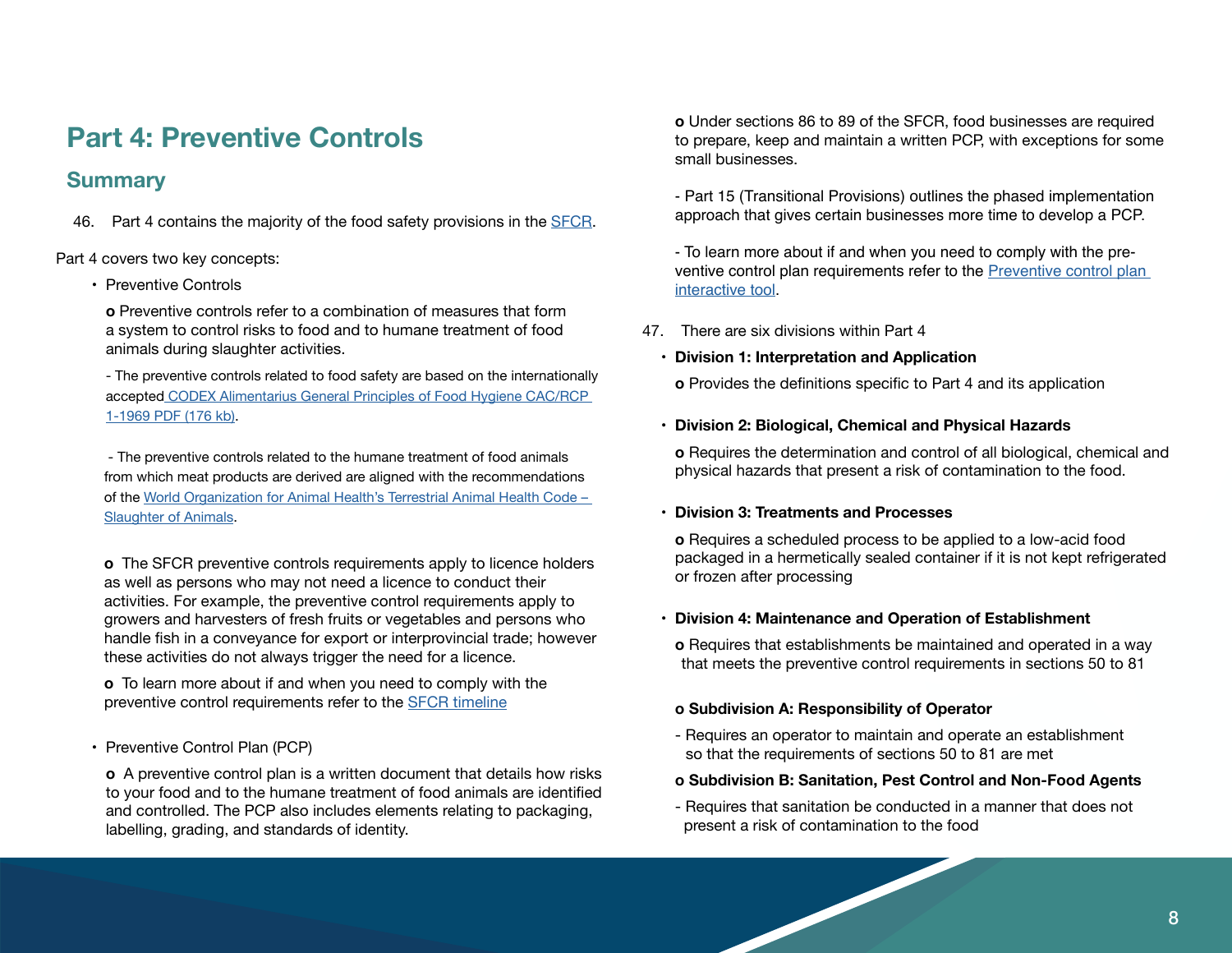- Requires that pests be excluded from the establishment
- Requires that non-food agents, such as lubricating oils and cleaning chemicals, be identified, suitable and used in a manner that does not present a risk of contaminating the food

### **o Subdivision C: Conveyances and Equipment**

- Requires that conveyances and equipment be designed, constructed, and maintained to prevent contamination

### **o Subdivision D: Conditions Respecting Establishments**

- Requires that the outside and the inside of the facility are maintained to prevent or control sources of contamination
- Requires secure footing for food animals
- Requires facilities (e.g. hand cleaning and sanitizing stations) to permit hygienic employee practices

## **o Subdivision E: Unloading, Loading and Storing**

- Requires that loading and unloading be conducted in a way that does not contaminate the food
- Requires that the food and its ingredients, packaging, and labels be protected from contamination during storage

## **o Subdivision F: Competency**

- Requires that workers be trained and knowledgeable about safe food handling practices and processing (as appropriate to their role)

## **o Subdivision G: Hygiene**

- Requires that appropriate clothing and, if applicable, hairnets, beard nets, gloves, etc. be worn when handling food
- Requires that anyone suffering from a condition that could contaminate food to be excluded from areas of the establishment where food is handled
- **• Division 5: Investigation, Notification, Complaints, and Recall** 
	- **o** Requires an investigation if a potential non-compliance or food safety issue is identified
	- **o** Requires immediate CFIA notification and action when there is a risk to human health
	- **o** Requires that written procedures be in place to handle and investigate complaints
	- **o** Requires that written recall procedures be in place and tested to remove any affected foods from the distribution chain

## **• Division 6: Preventive Control Plan**

**o** Requires a licence holder to prepare, keep and maintain a written preventive control plan that meets the requirements of section 89 for

any activity identified in their licence that they conduct in respect of a food or food animal

**o** Provides exceptions to PCP requirements

## **Learn more on key topics**

## **How to conduct a hazard analysis**

- 48. Refer to the following guidance materials for examples and resources to help you identify potential hazards
	- Categories of hazards
	- Conducting a hazard analysis
	- Section 3 Hazards identification, analysis, and control measures of Regulatory requirements: Preventive controls
	- A guide for preparing a preventive control plan for domestic food businesses
	- Preventive control templates For domestic food businesses and exporters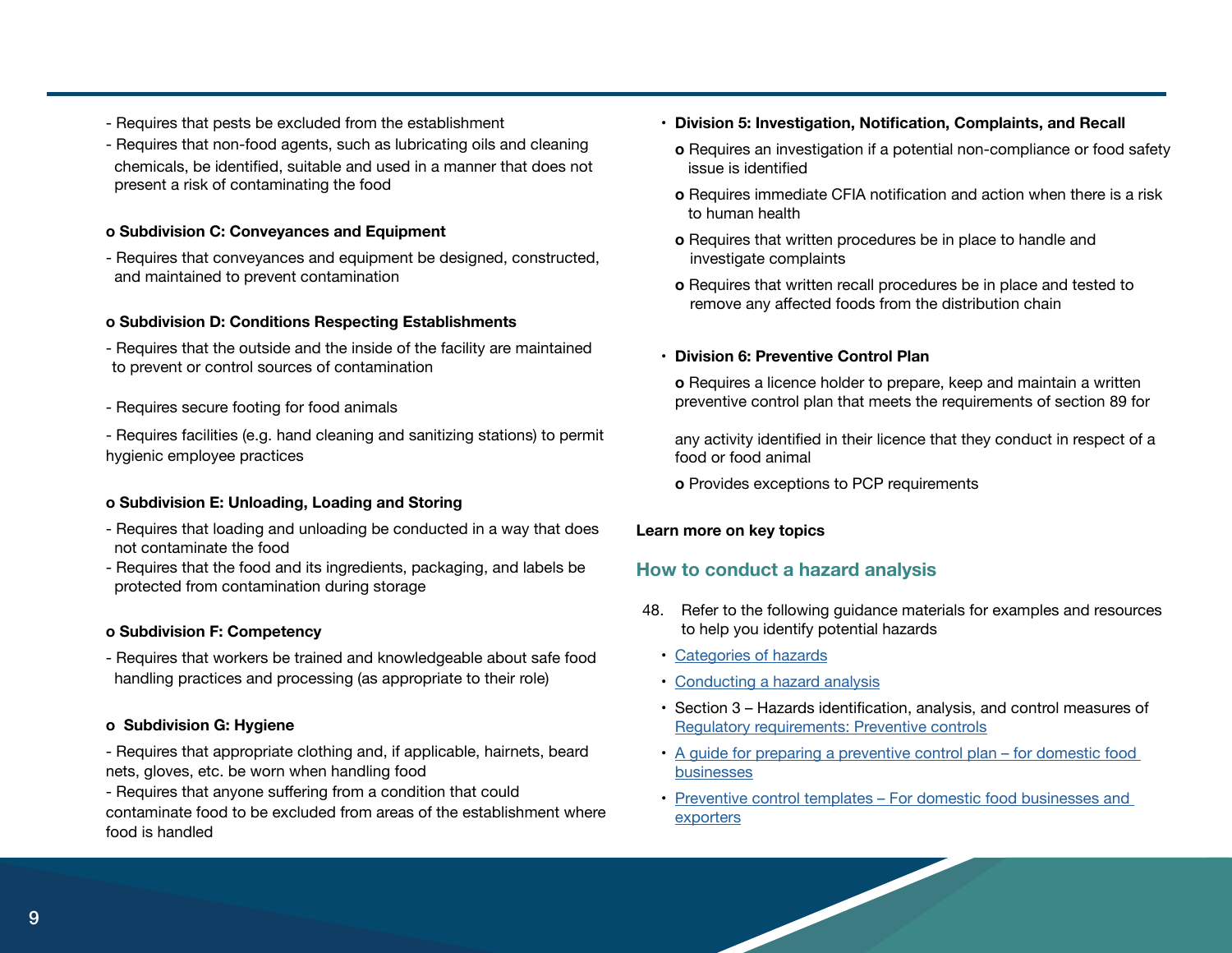More information on hazards may be provided by provincial authorities and companies that specialize in hazard analysis.

## **Preventive control plans and exporting**

49. As an exporter, you need a written preventive control plan if you require an export certificate or other export permission, such as being on an export eligibility list, from the CFIA. If a certificate is not required and your activity is limited only to exporting the food, for example, if you are a broker, then you do not need a written preventive control plan. For more information refer to Exporting Food: A step-by-step guide.

#### **Resources**

- Preventive control plan interactive tool
- Preventive controls for food businesses
- Preventive control plan (PCP)

# **Part 5: Tracebility**

## **Summary**

- 50. The traceability requirements are based on Codex Alimentarius principles – tracing of food forward to the person to whom the food was provided and back to the immediate supplier.
- 51. This Part outlines the requirements on the following:
	- who needs to comply with the traceability requirements
	- what information must be set out in traceability documents to identify the food, such as common name of the food and lot code or other unique identifier, as applicable
	- how long traceability documents must be kept, and when the documents must be provided
- labelling requirements to enable traceability
- exceptions

#### **Learn more on key topics**

### **Traceability and retailers**

52. Some of the traceability requirements apply to persons who sell food to consumers at retail, excluding restaurants or other similar enterprises. Persons who sell food at retail are required to trace the food back to the immediate supplier, but not trace forward to the consumer.

### **The terms lot code and unique identifier**

53. A lot code or other unique identifier is used to identify a defined quantity of food to be traced. The lot code or unique identifier can help you trace affected product in the event of a food safety incident. You are responsible to determine what a lot code or unique identifier represents and how it is represented. For more information, refer to the Fact Sheet: Traceability.

#### **Resources**

- Traceability interactive tool
- Traceability for food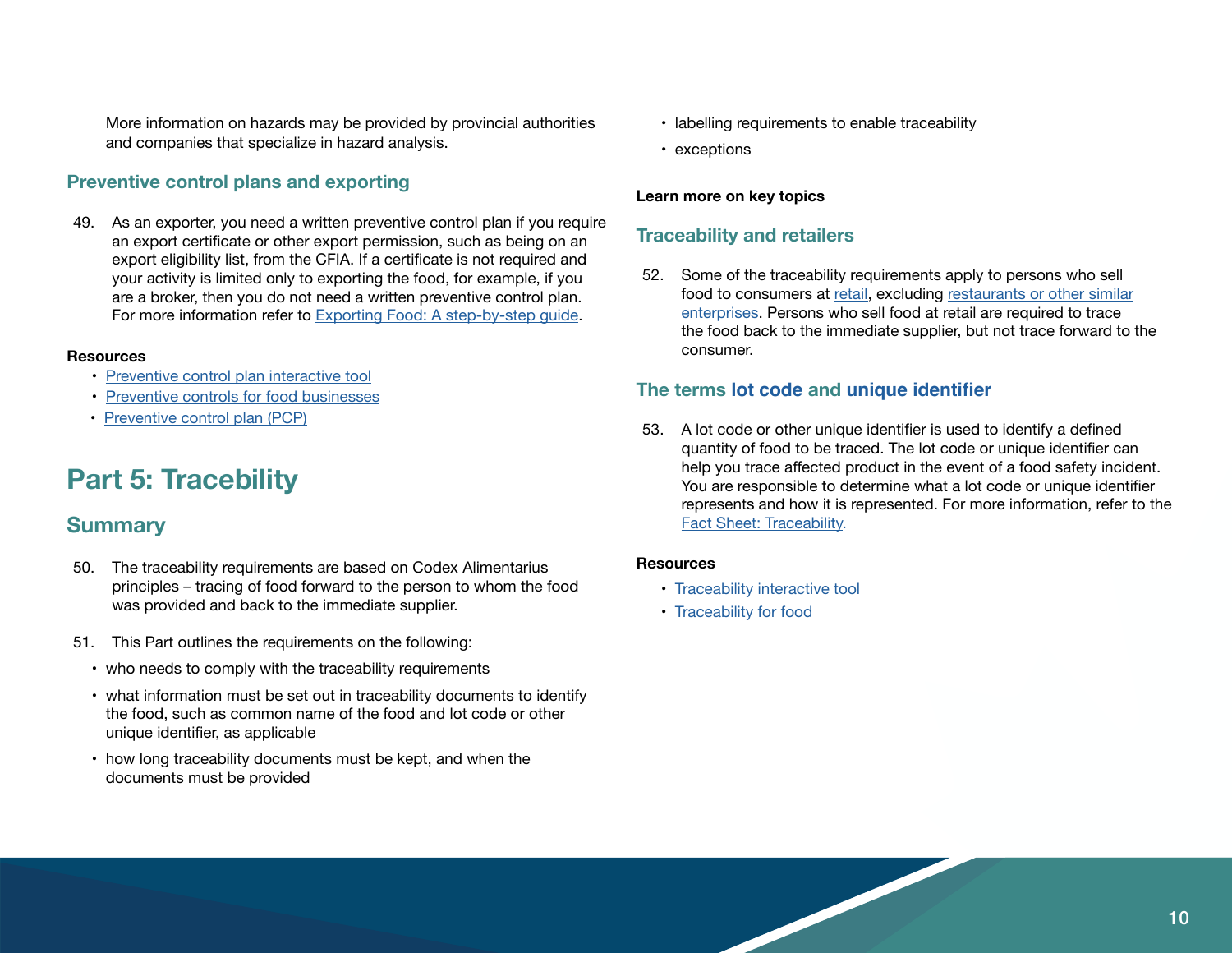# **Part 6: Commodity-specific Requirements**

# **Summary**

- 54. Part 6 contains additional requirements for certain foods. If your business is not involved in the food commodities listed below, you do not need to consider Part 6.
- 55. There are seven commodity-specific divisions within Part 6
	- **• Division 1: Application**
	- **• Division 2 Dairy Products**
	- **• Division 3: Eggs**
	- **• Division 4: Processed Egg Products**
	- **• Division 5: Fish**
	- **• Division 6: Fresh Fruits or Vegetables**
	- **• Division 7: Meat Products and Food Animals**
- 56. There are also commodity-specific packaging, labelling, and grade provisions in Parts 10, 11 and 12 of the SFCR, as well as the Beef, Bison, and Veal Carcass Grade Requirements, the Canadian Grade Compendium and the Canadian Standards of Identity.

#### **Division 1: Application**

- 57. The requirements in Part 6 apply to
	- food that may be
		- **o** traded inter-provincially
	- **o** imported or
	- **o** exported
	- and to any food animals from which meat products are derived that may be **o** traded inter-provincially or **o** exported

### **Division 2: Dairy**

58. This division sets out the additional requirements for any raw milk or raw cream used in preparing a dairy product sent or conveyed from one province to another or exported which must meet the applicable requirements of the legislation of the province where the dairy product is prepared.

#### **Resources**

- Regulatory requirements: Dairy products
- Food-specific requirements and guidance Dairy products

### **Division 3: Eggs**

59. This division sets out the conditions for pasteurizing eggs and trading graded and ungraded eggs.

#### **Resources**

- Regulatory requirements: Eggs
- Food-specific requirements and guidance Egg and processed egg products

#### **Division 4: Processed Egg Products**

60. This division sets out the conditions for processing, and treating eggs. It also sets out the conditions for processing, treating and trading processed egg products.

#### **Resources**

- Regulatory requirements: Processed egg products
- Food-specific requirements and guidance Egg and processed egg products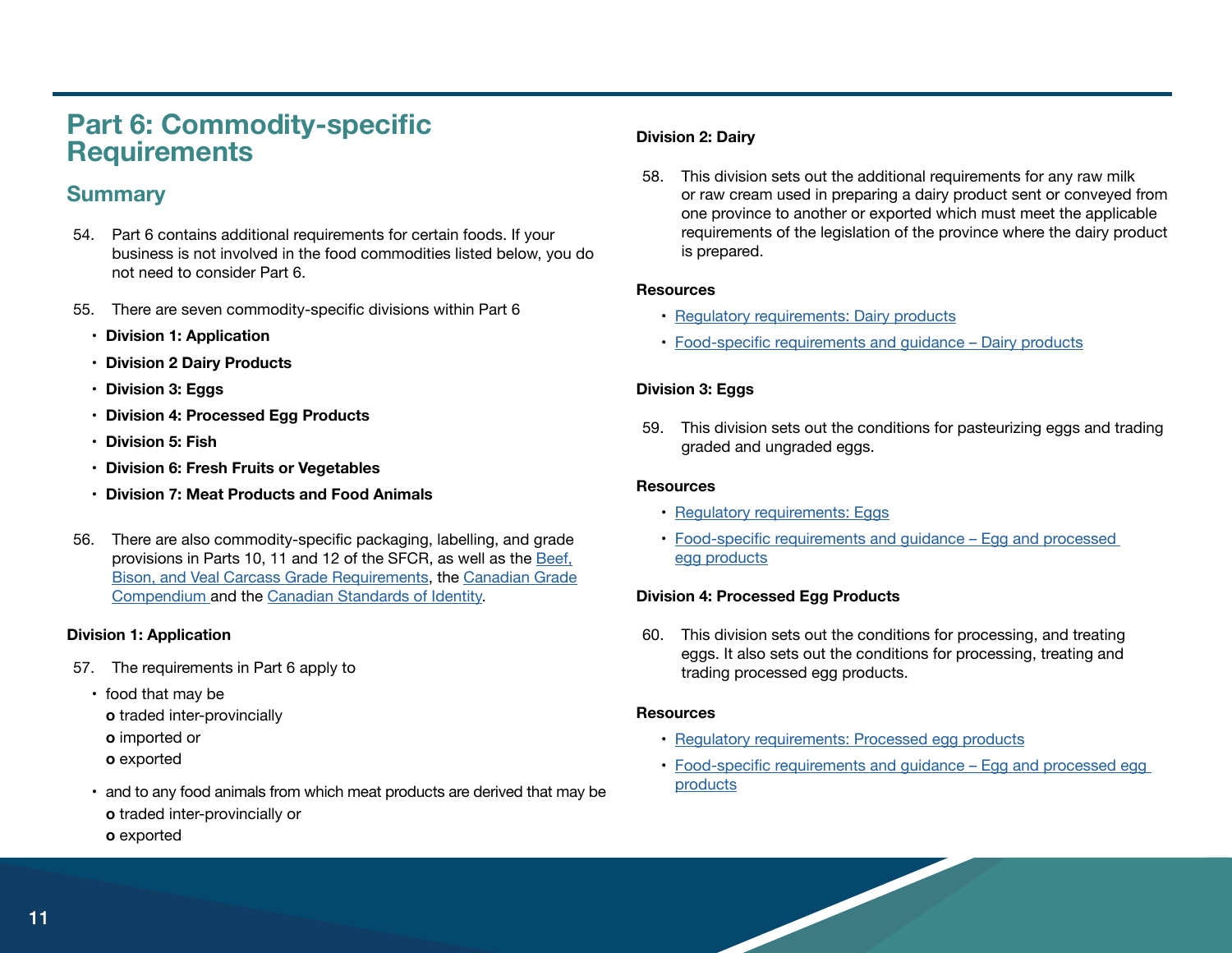#### **Division 5: Fish**

61. This division sets out the

- import prohibitions for certain species,
- import requirements for live or raw shellfish (refer also to item 64)
- conditions for harvesting shellfish that is to be sent or conveyed from one province to another or exported

#### **Resources**

- Regulatory requirements: Fish
- Food-specific requirements and guidance Fish

### **Division 6: Fresh Fruits or Vegetables**

- 62. This division focuses mainly on
	- definitions that apply only to this division
	- grade requirements for apples, potatoes, onions and other fresh fruits or vegetables imported from the United States
	- grade requirements for apples and potatoes imported from countries other than the United States
	- certification requirements for imported apples, potatoes and onions establishing that grading, packaging, labelling and container size requirements are met
	- exemption of small shipments of imported apples, potatoes and onions (not more than 15 containers each with an aggregate net weight of not more than 250 kilograms each) from the certification requirement
	- in transit shipments of fresh fruits or vegetables from the United States
	- requirement for a Dispute Resolution Corporation (DRC) membership for exemption from the trade prohibitions of this division
	- request for an inspection of damaged or defective fresh fruits or vegetables

#### **Resources**

- Regulatory requirements: Fresh fruits or vegetables
- Food-specific requirements and guidance Fresh fruits or vegetables

#### **Division 7: Meat Products and Food Animals**

- 63. This division sets out the requirements for
	- Subdivision A: Interpretation
	- Subdivision B: Edible Meat Products
	- Subdivision C: Humane Treatment
	- Subdivision D: Removal and Keeping
	- Subdivision E: Ante-mortem Examination and Inspection
	- Subdivision F: Slaughtering and Dressing
	- Subdivision G: Post-mortem Inspection and Examination
	- Subdivision H: Inedible Meat Products
	- Subdivision I: Treatment
	- Subdivision J: Post-mortem Programs
	- Subdivision K: Food Animal Information Documents and Document Keeping
	- Subdivision L: Import and Export

#### **Resources**

• Food-specific requirements and guidance – Meat products and food animals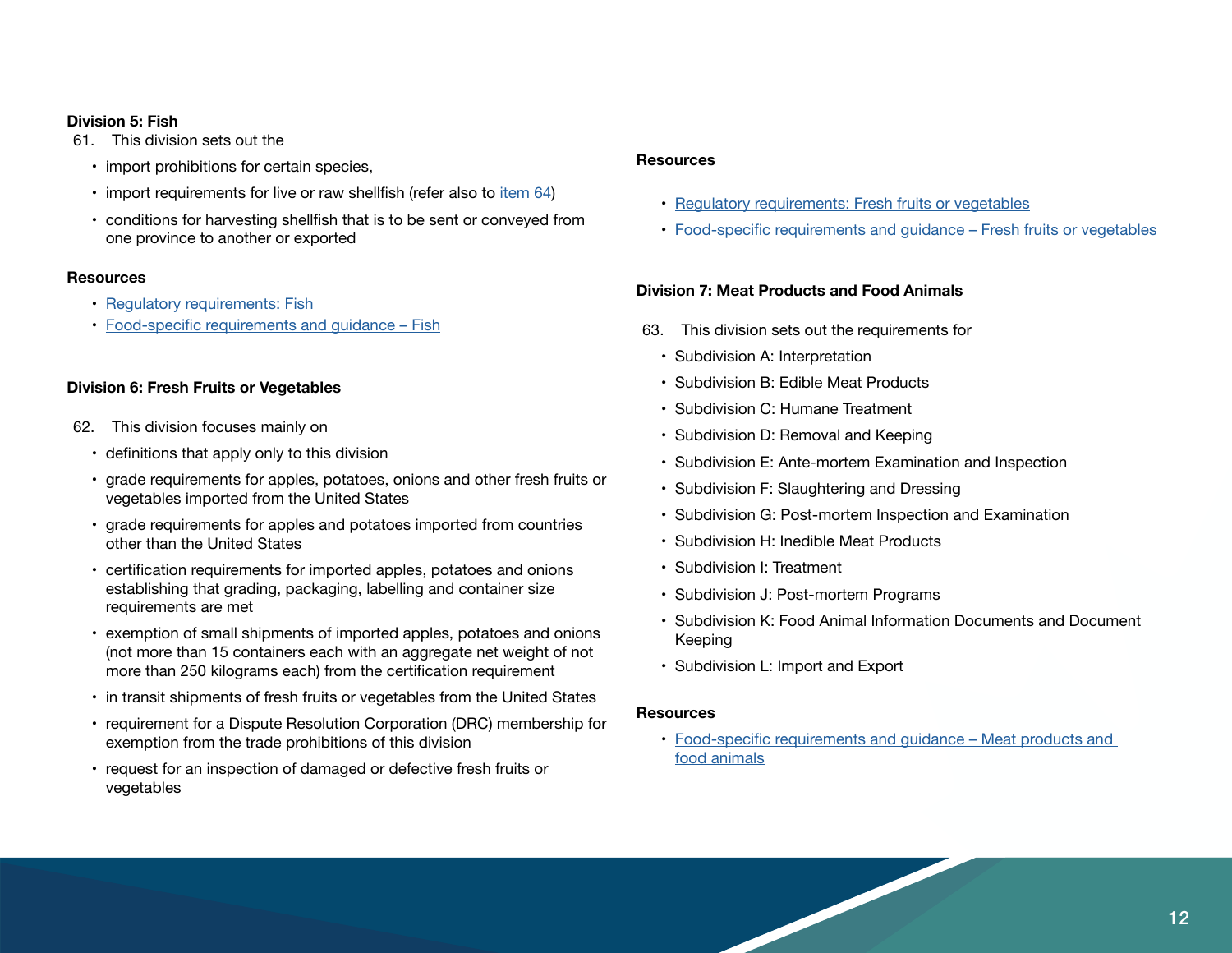# **Part 7: Recognition of Foreign Systems**

# **Summary**

64. Part 7 sets out the requirements for the recognition (by the CFIA) of a foreign state's inspection system and recognition of an establishment within that foreign state. These requirements include the application, recognition, suspension, and cancellation of the recognition. Currently, this Part only applies to meat products and live or raw shellfish. Part 6, Division 5 also provides requirements for foreign recognition in relation to live and raw shellfish.

### **Learn more on key topics**

65. To better understand the requirements for recognition of foreign food safety systems, refer to the Foreign Food Safety Systems Recognition Framework.

# **Part 8: Ministerial Exemptions**

## **Summary**

- 66. Part 8 outlines the conditions for obtaining an exemption to some requirements of the SFCA or SFCR. If granted, the exemption will
	- in respect of a food, allow the person to be exempted from the application of a requirement of the SFCA or SFCR to import it, trade it inter-provincially, or market it in Canada for the following reasons
		- 1. to alleviate a shortage in Canada in the available supply of a food that is manufactured, processed or produced in Canada or
		- 2. to test market a food.
	- in respect of a carcass or carcass side, allow a licence holder to slaughter food animals and to process meat products and refrigerated

it without the application of the inspection legend in the same establishment where the animals were slaughtered

- 67. Ministerial exemptions may be granted only when the following conditions are met
	- the information submitted in the application is complete, truthful and not misleading
	- no risk of injury to human health will result; and
	- in respect of a food, the food meets specific requirements, for example, must be edible and not contaminated, and;

**o** for an application for the purpose of alleviating a shortage, proof is given that the exemption is necessary to alleviate that shortage, or

**o** for an application for the purpose of test market, the exemption would not confuse or mislead the public, or disrupt normal trading or food pricing patterns

• in respect of a carcass or carcass side

**o** it will be processed within the same establishment where the food animal was slaughtered and is identified to allow it to be linked with any edible meat products derived from it. The licence holder has procedures for this linkage process in place and keeps documents for each linkage

**o** no risk of harm to interprovincial trade or export will result

68. Ministerial exemptions and test markets are valid until the date indicated in the exemption, or when no date is indicated, two years.

#### **Learn more on key topics**

## **Transition of current ministerial exemptions and test markets**

69. Ministerial exemptions and test markets issued prior to January 15th, 2019 under previous legislation remain valid until their expiry dates unless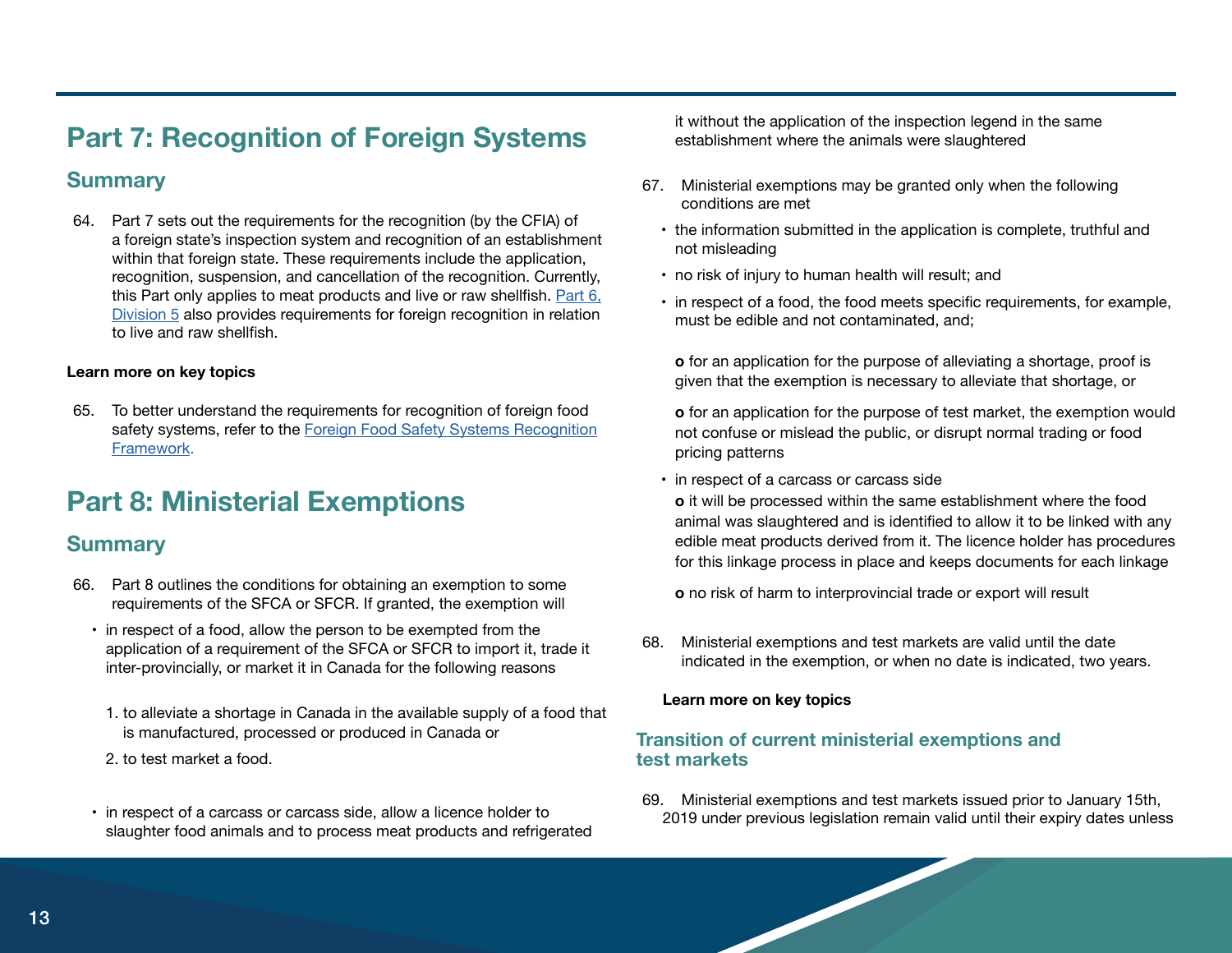cancelled by the Minister. The Minister may cancel an exemption if the Minister is of the opinion that the food poses a risk to human health or to interprovincial or export trade; or the person who received the exemption does not comply with the condition thereof. Once the ministerial exemption or test market is expired, the food will have to comply with the SFCR.

#### **Resources**

- Ministerial exemptions
- Test market authorization
- Ministerial exemptions for alleviating a shortage in Canada

# **Part 9: Inspection Legends**

# **Summary**

- 70. This Part sets out the conditions for applying and using inspection legends in connection with edible meat products, fish and processed egg products. The inspection legends shown in Schedule 2 of the SFCR are trademarks owned by the CFIA and can only be used as indicated in this Part.
- 71. Additional requirements for applying inspection legends include applying the legend to a carcass or carcass side before refrigeration (section 151) and applying the legend to a food before it is exported or traded inter-provincially (section 258, 282, 287).

### **Learn more on key topics**

## **Transition of inspection legends**

72. Beginning on January 15th, 2019, when the SFCA and SFCR came into force, you will be permitted to use the former inspection legend for up to 36-months.

#### **Resources**

• Food-specific requirements and guidance – Meat products and food animals

# **Part 10: Packaging**

# **Summary**

73. Part 10 covers the requirements for food packages.

There are three divisions within Part 10

- **• Division 1 General** 
	- **o** General packaging requirements, including requirements for a package to be clean, and suitable for its intended use, and free from odours that might affect the food
- **• Division 2 Standard Container Sizes**

**o** Including weight or volume requirements and references to applicable Schedules of the SFCR

**• Division 3 – Standards for Fill for Processed Fruit or Vegetable Products**

#### **Resources**

• Packing food in containers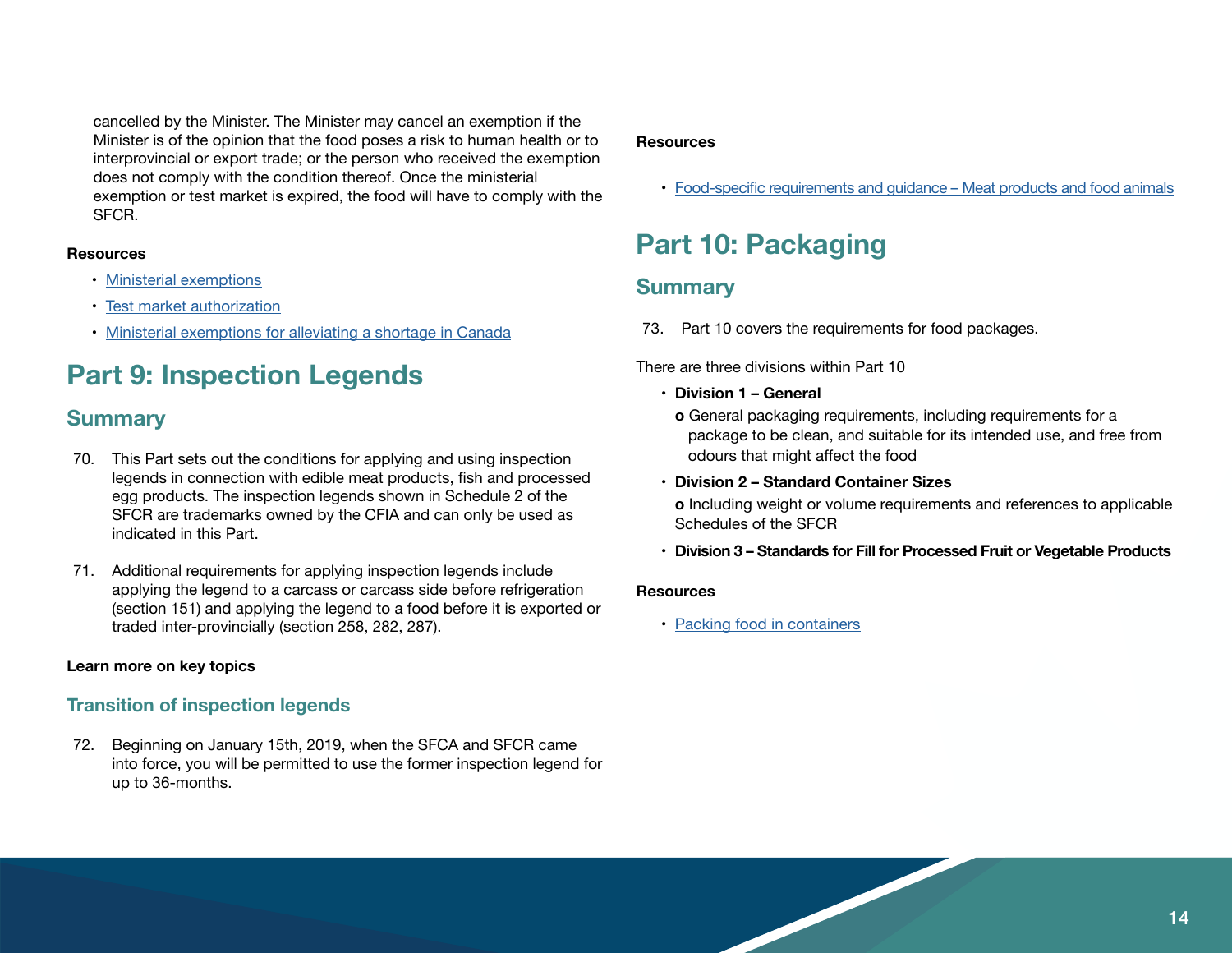# **Part 11: Labelling**

# **Summary**

74. Part 11 combines the food labelling requirements from the Consumer Packaging and Labelling Act and its Regulations, Canada Agricultural Products Act and its Regulations, Meat Inspection Act and its Regulations and the Fish Inspection Act and its Regulations.

The labelling requirements under the Food and Drugs Act and Food and Drug Regulations will continue to apply.

- 75. There are four divisions within Part 11
	- **• Division 1: General** 
		- **o** Key definitions for Part 11
		- **o** Interpretation of false, misleading or deceptive labelling
		- **o** Labelling requirements when standards are prescribed for food
		- **o** Official language requirements
		- **o** Legibility and type size requirements
	- **• Division 2: Requirements Applicable to Prepackaged Food** 
		- **o** This division applies to intra-provincially traded foods
		- **o** Basic labelling requirements for all prepackaged food
		- **o** Labelling requirements for consumer prepackaged foods
		- from the Consumer Packaging and Labelling Act and the Consumer Packaging and Labelling Regulations.
	- **• Division 3: Specific Requirements for Certain Foods**
	- **o** Labelling requirements from the commodity-specific requirements from regulations under Canada Agricultural Products Act, Meat Inspection Act and Fish Inspection Act

**• Division 4: Exceptions** 

**o** Sets out exceptions from labelling requirements

### **Resources**

• Labelling, standards of identity and grades

# **Part 12: Grades and Grade Names**

# **Summary**

76. This Part sets out the requirements for using and applying grades and grade names for certain foods.

There are six divisions within Part 12

**• Division 1 – Interpretation** 

**o** Definitions that apply to this Part

**• Division 2 – Grade Names** 

**o** Provides the definition of grade name

- **• Division 3 Grading** 
	- **o** Sets out the food commodities that require mandatory and optional grading and exceptions if they are sent or conveyed from one province to another, imported or exported

**o** Provides the conditions to apply or use a grade name

## **• Division 4 – Packaging and Labelling**

**o** Includes specifications for how the grade name and related information (for example size designation) must be shown on the carcass, label or container if applicable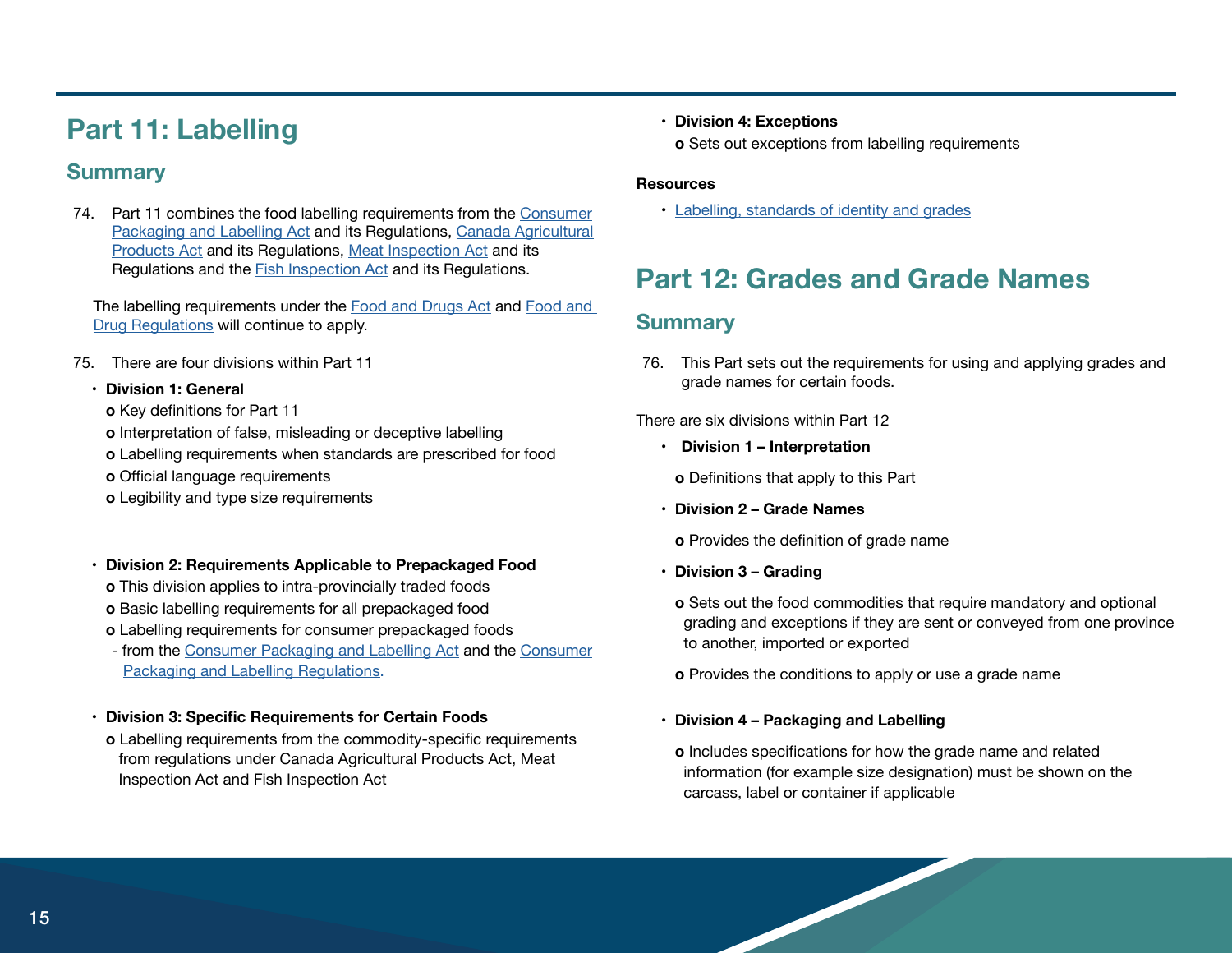**• Division 5 – Conditions for Grading of Certain Foods** 

**o** Additional specifications for eggs, livestock and poultry carcasses

**• Division 6 – Grading Certificates** 

**o** Provides conditions for issuance and contents of grading certificates

77. The grade names and grade requirements can be found in two documents that have been incorporated by reference.

1. The Beef, Bison, and Veal Carcass Grade Requirements (The Grades Document) – the Canadian Beef Grading Agency (CBGA) maintains and hosts the document, according to conditions outlined in a Memorandum of Understanding between the CBGA and the CFIA.

2. The Canadian Grade Compendium – it consolidates all other Canadian grade requirements is organized by commodity.

### **Learn more on key topics**

## **Grading eggs**

78. A licence is necessary in order to meet provincial requirements for grading, even if the food is only traded intra-provincially (for example, grading eggs)

#### **Resources**

• Labelling, standards of identity and grades

# **Part 13: Organic Products**

# **Summary**

79. The main intent of Part 13 is to include the requirements of the Organic Products Regulations, 2009 formed under the Canada Agricultural Products Act.

- 80. The organic requirements include
	- food for human consumption
	- plant and animals, or any of their parts from which food is derived
	- feeds
	- seeds

The organic requirements also include organic aquaculture products, which need to be certified in accordance with the organic aquaculture standard.

81. The standards for organic products can be found in documents that have been incorporated by reference. These are listed in Annex B.

### **Learn more on key topics**

## **Certification body authorities**

82. The certification body has the authority to verify compliance of methods and control mechanisms in place to ensure that they meet the requirements set out in the Canada Organics Standards, as part of the product certification to allow organic integrity to be maintained along the entire supply chain.

#### **Resources**

• Organic products

# **Part 14: Seizure and Detention**

## **Summary**

- 83. This Part consolidates the existing food regulations related to the seizure and detention of foods.
- 84. This Part also contains requirements for the use of detention tags, notices of detention, and notices of release.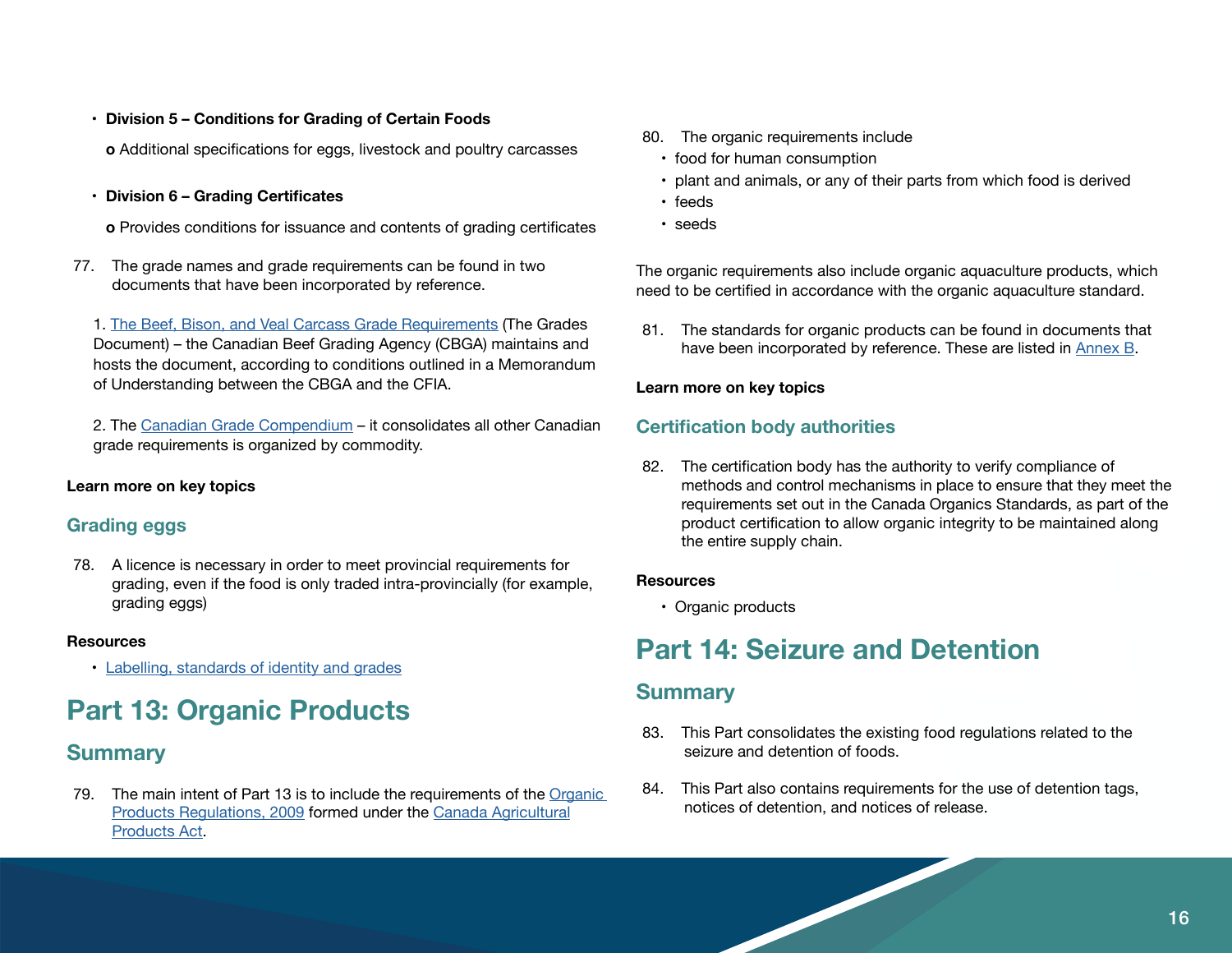# **Part 15: Transitional Provisions**

## **Summary**

85. Part 15 sets out the transitional provisions from the current regulations to the SFCR, for certain foods and for certain persons.

#### **Learn more on key topics**

## **Who is eligible for additional time to comply with the SFCR**

- 86. Part 15 describes a phased implementation approach with respect to licensing, preventive controls, preventive control plan, and/or traceability requirements for certain foods and/or persons. The amount of additional time given to comply with the specified requirements (up to 30 months) depends on the following
	- the person, for example, a person who grows and harvests fresh fruits and vegetables
	- the size of business, for example, a person with gross sales derived from food less than \$100,000 for a specified period of time
	- the type of food, for example, coffee, tea, cookies
- 87. In addition, Part 15 describes the 24 month transition period for certification of organic aquaculture products. Certification of these organic products will be available to the aquaculture industry, if requested, during the 24 month transition.

## **Compliance of pre-SFCR products**

88. Part 15 also sets out that foods that are compliant under previous legislation will be considered to be compliant under the SFCR on January 15th, 2019, in relation to the activities that were conducted prior to that date. Activities that are conducted after January 15th, 2019, must be compliant with the SFCR.

### **Resources**

- Timelines
- Licensing interactive tool
- Preventive control plan interactive tool
- Traceability interactive tool

## **Part 16: Consequential Amendments, Repeals and Coming into Force**

## **Summary**

- 89. Part 16 sets out that, among other things, the following Regulations were repealed when the SFCR came into force
	- regulations made under the *Canada Agricultural Products Act*
	- *Meat Inspection Regulations, 1990*
	- *Fish Inspection Regulations*
	- the food requirements of the *Consumer Packaging and Labelling Regulations*

# **Key changes between the pre-published and final versions of the** *Safe Food for Canadians Regulations* **(SFCR)**

- 90. The Canadian Food Inspection Agency examined and analyzed over 1717 written submissions received by various stakeholders during the consultation on the pre-publication of the *Safe Food for Canadians Regulations* (SFCR). A summary of the key messages from these written submissions can be found in the What We Heard Report.
- 91. Some of the key changes that resulted from the comments received on the pre-publication of the SFCR are highlighted below. As this list is not exhaustive, it is important for food businesses to review the final regulatory text and associated guidance to understand the requirements that will apply to them.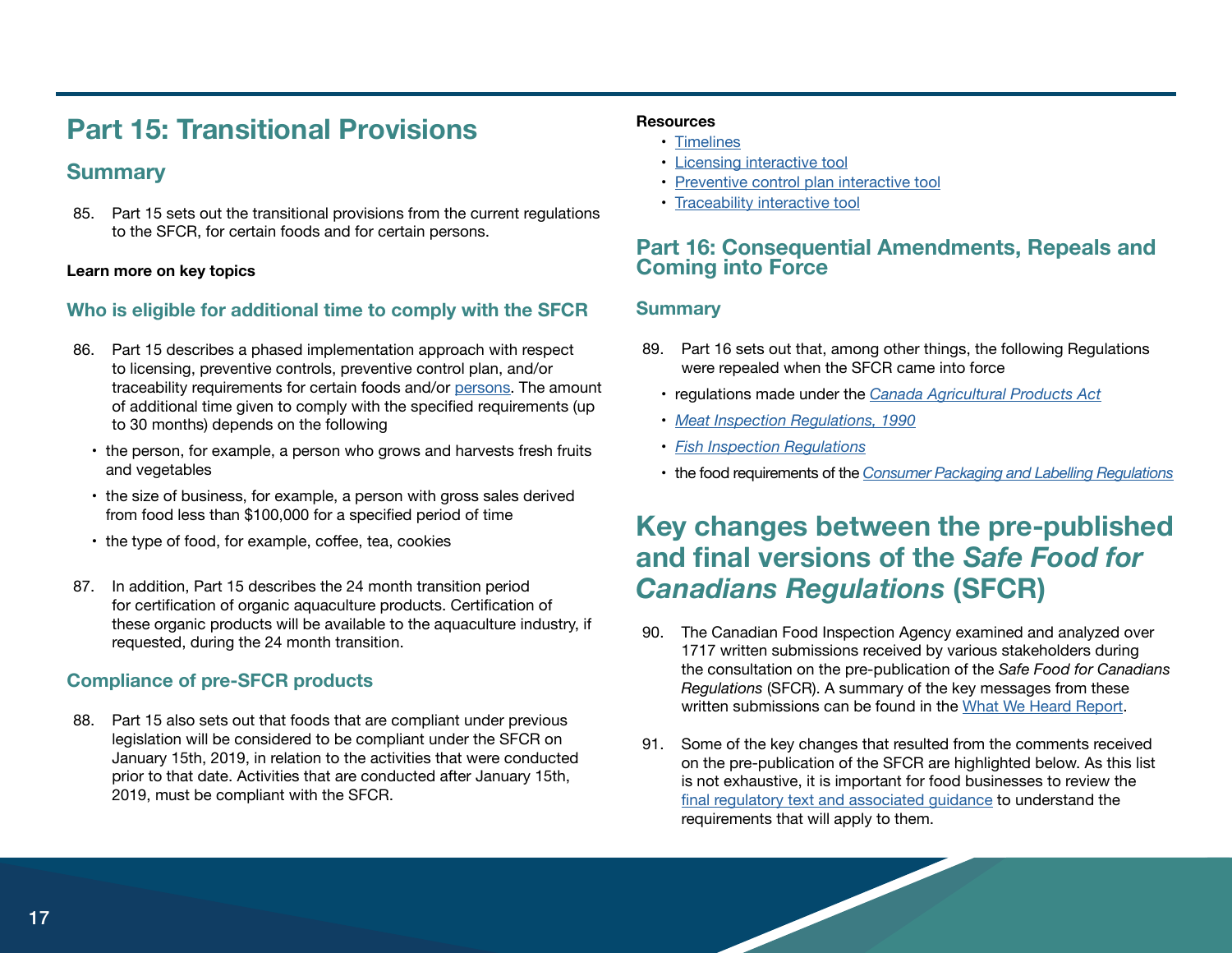- Application of the SFCR requirements
	- **o** Introduced a 6 month transitional coming into force period
- **o** Raised the threshold for PCP exemption from \$30, 000 to \$100, 000 in gross annual sales derived from food
- Clarification of definitions (SFCR Part 1)

Some definitions were changed to reflect industry practices, for example

**o** "contaminated": edited to expand the scope to anything that may cause injury to human health

**o** "commercial sterility": changed to align with the definition in the Food and Drug Regulations

**o** "game animal": reduced the scope to include only ruminants, pigs, and birds; edited to reflect issuance of hunting licences by competent authorities

**o** moved the definitions of "meat", "meat by-product", and "mechanically separated meat" to a document incorporated by reference

• Preventive controls and Preventive Control Plans (PCPs) (SFCR Part 4)

**o** Improved clarity and increased use of outcome-based language in the preventive controls provisions

**o** Revised text relating to food safety hazards from "prevent or eliminate" hazards to "prevent, eliminate, or reduce to an acceptable level". This aligns with Codex Alimentarius.

**o** Existing animal welfare control program requirements from the Meat Inspection Regulations were incorporated into the SFCR requirements for PCPs

**o** Modified provisions to support improved humane treatment

**o** Included a requirement for operators and importers to document and

keep results of recall simulations for two years

• Traceability (SFCR Part 5)

**o** Included a new definition of "unique identifier"

• Organic products (SFCR Part 13)

**o** Limited the scope of oversight required for organic products to only certifying labelling and packaging

• Other

**o** Included a provision to provide CFIA the authority to suspend the recognition of the foreign state's inspection system for meat that are serially non-compliant (SFCR Part 7, Recognition of Foreign Systems)

**o** Introduced a Ministerial Exemption that may permit a licence holder to refrigerate a carcass or carcass side before the application of the inspection legend (SFCR Part 8, Ministerial Exemptions)

**o** Introduced the Post-mortem Defect Management Program for hogs (SFCR Part 6, Division 7, Meat Products and Food Animals)

**o** Included an additional Incorporation by reference document covering Common Names for Prepackaged Fish (IBR)

**o** Included additional provisions to maintain the Destination Inspection Service (DIS) (SFCR Part 6, Division, 6)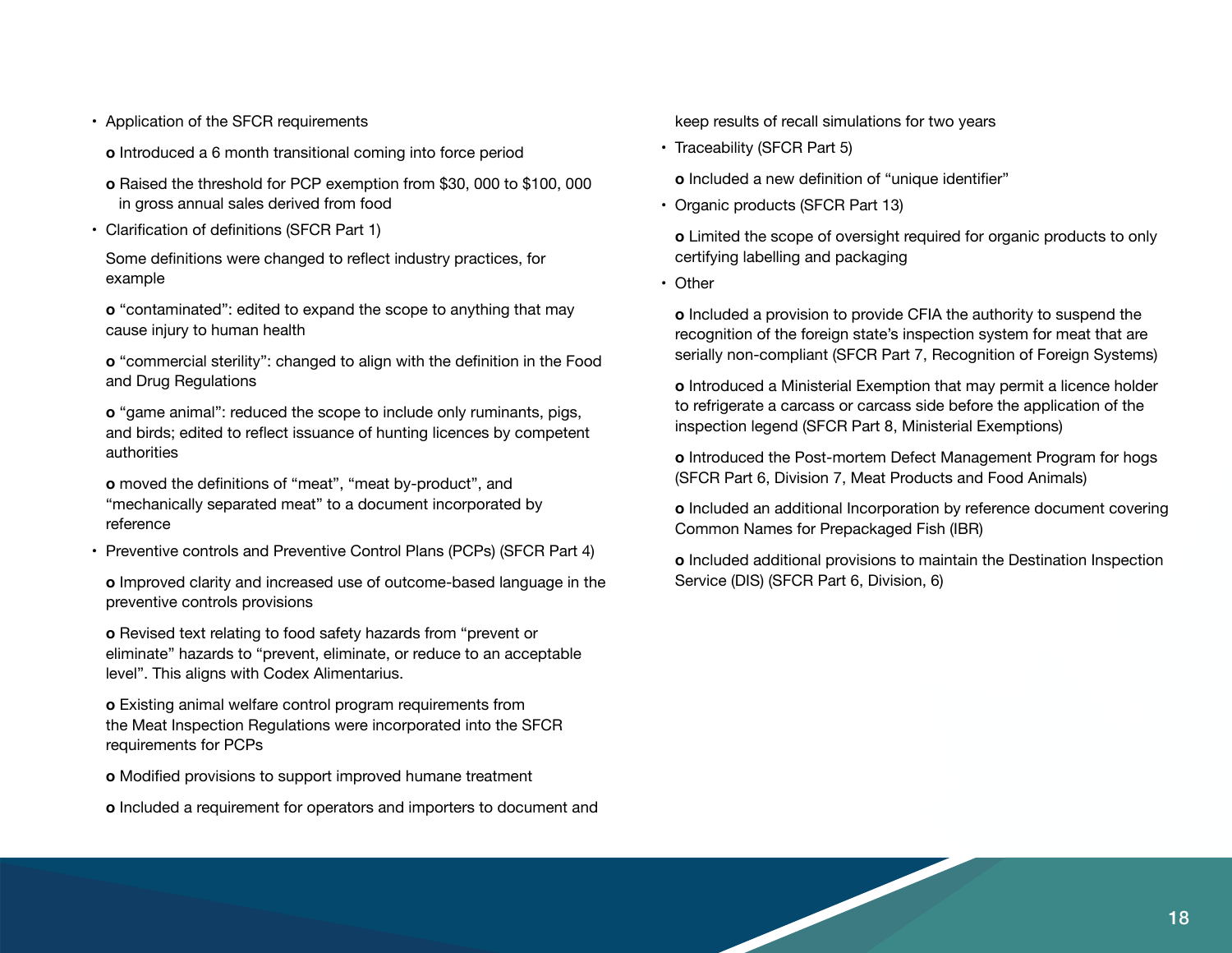# **Annex A: List of Acts and Regulations that were repealed on January 15th, 2019 when the** *Safe Food for Canadians Regulations* **came into force**

The following Acts and Regulations are being replaced by the *Safe Food for Canadians Act* and *Safe Food for Canadians Regulations*.

#### *Canada Agricultural Products Act*

- *• Dairy Products Regulations*
- *• Egg Regulations*
- *• Fresh Fruit and Vegetable Regulations*
- *• Honey Regulations*
- *• Icewine Regulations*
- *• Licensing and Arbitration Regulations*
- *• Livestock and Poultry Carcass Grading Regulations*
- *• Organic Products Regulations*
- *• Maple Products Regulations*
- *• Processed Egg Regulations*
- *• Processed Products Regulations*

*Consumer Packaging and Labelling Act* (as it relates to food)

- *• Consumer Packaging and Labelling Regulations* (as it relates to food)
- *Fish Inspection Act*
	- *• Fish Inspection Regulations*

#### *Meat Inspection Act*

*• Meat Inspection Regulations, 1990*

# **Annex B: List of documents incorporated by reference into the** *Safe Food for Canadians Regulations*

#### Maximum Quantity Limits for Personal Use Exemption Canadian Standards of Identity

- Volume 1 Dairy Products
- Volume 2 Processed Egg Products
- Volume 3 Fish
- Volume 4 Processed Fruit or Vegetable Products
- Volume 5 Honey
- Volume 6 Maple Products
- Volume 7 Meat Products
- Volume 8 Icewine

Fundamentals of the Post-mortem Defect Management Program

Preventive Control Plan Requirements for Biological Hazards in Meat **Products** 

Common Names for Prepackaged Fish

Grade Standard Requirements for Fresh Fruits or Vegetables Imported from the United States

Ante-Mortem Examination and Presentation Procedures for Food Animals

Fundamentals of the Post-Mortem Examination Program

Minimum Drained Weights and Average Drained Weights for Processed Fruit or Vegetable Products in a Hermetically Sealed Package

Units of Measurement for the Net Quantity Declaration of Certain Foods

Beef, Bison, and Veal Carcass Grade Requirements